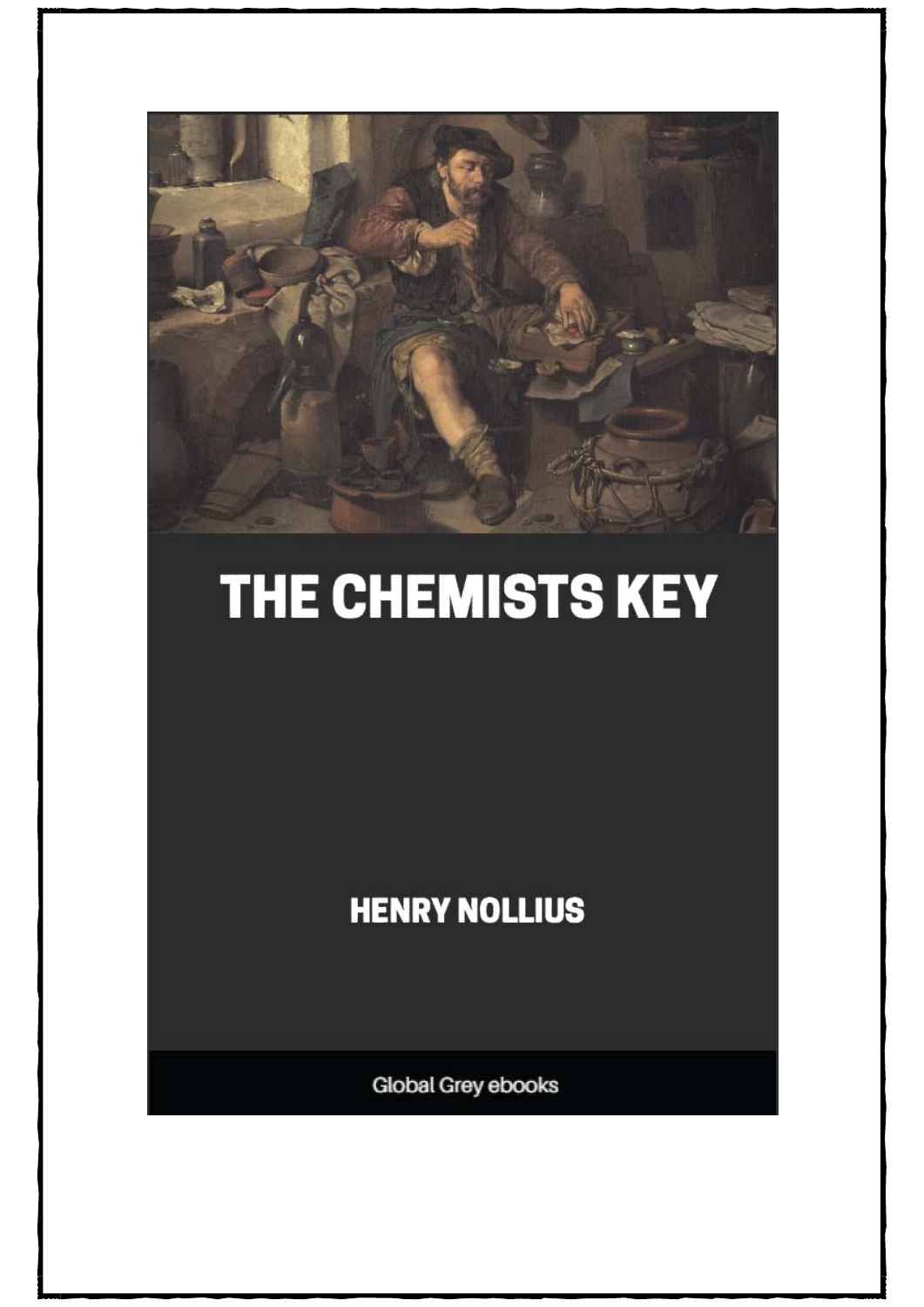## THE CHEMISTS KEY

## **BY HENRY NOLLIUS**

PUBLISHED BY EUGENIUS PHILALETHES, LONDON, 1657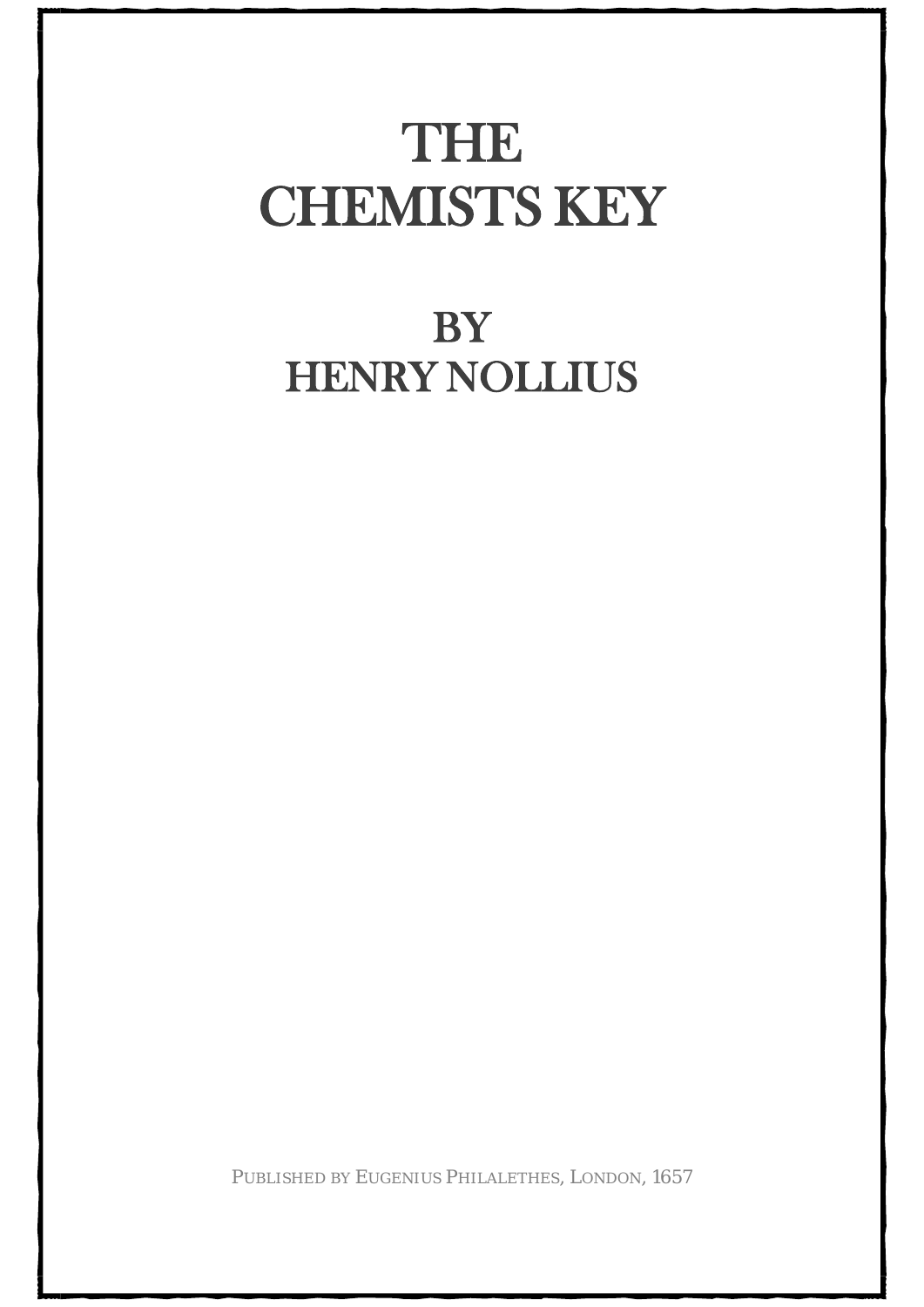The Chemists Key by Henry Nollius. This edition was created and published by Global Grey ©GlobalGrey 2018



**[globalgreyebooks.com](https://www.globalgreyebooks.com/)**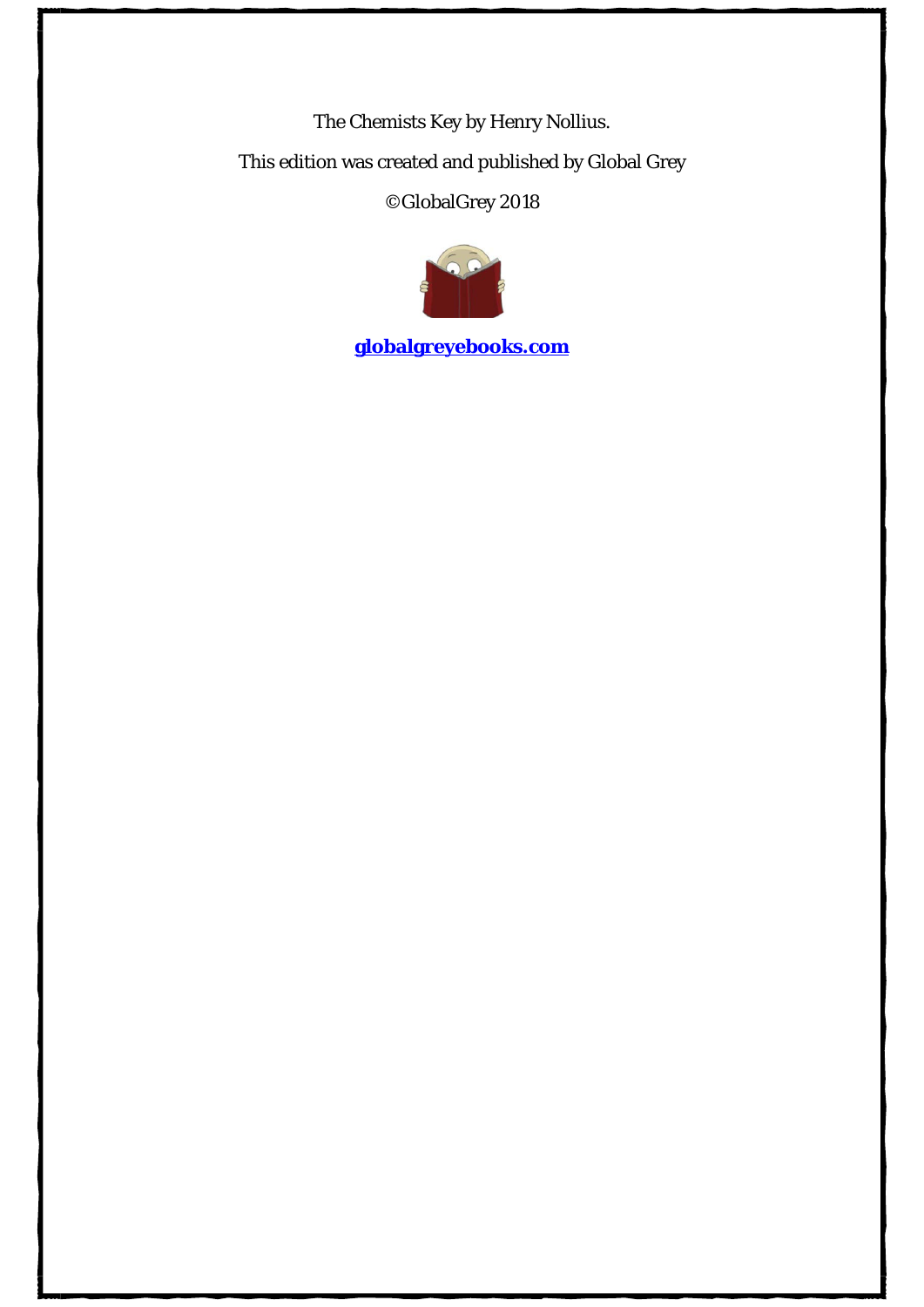**CONTENTS** [To The Reader](#page-5-0) [The Authors Epistle](#page-8-0) [The Author's Preface To His Treatise Of Generation](#page-13-0) [Of The Generation Of Natural Things](#page-15-0)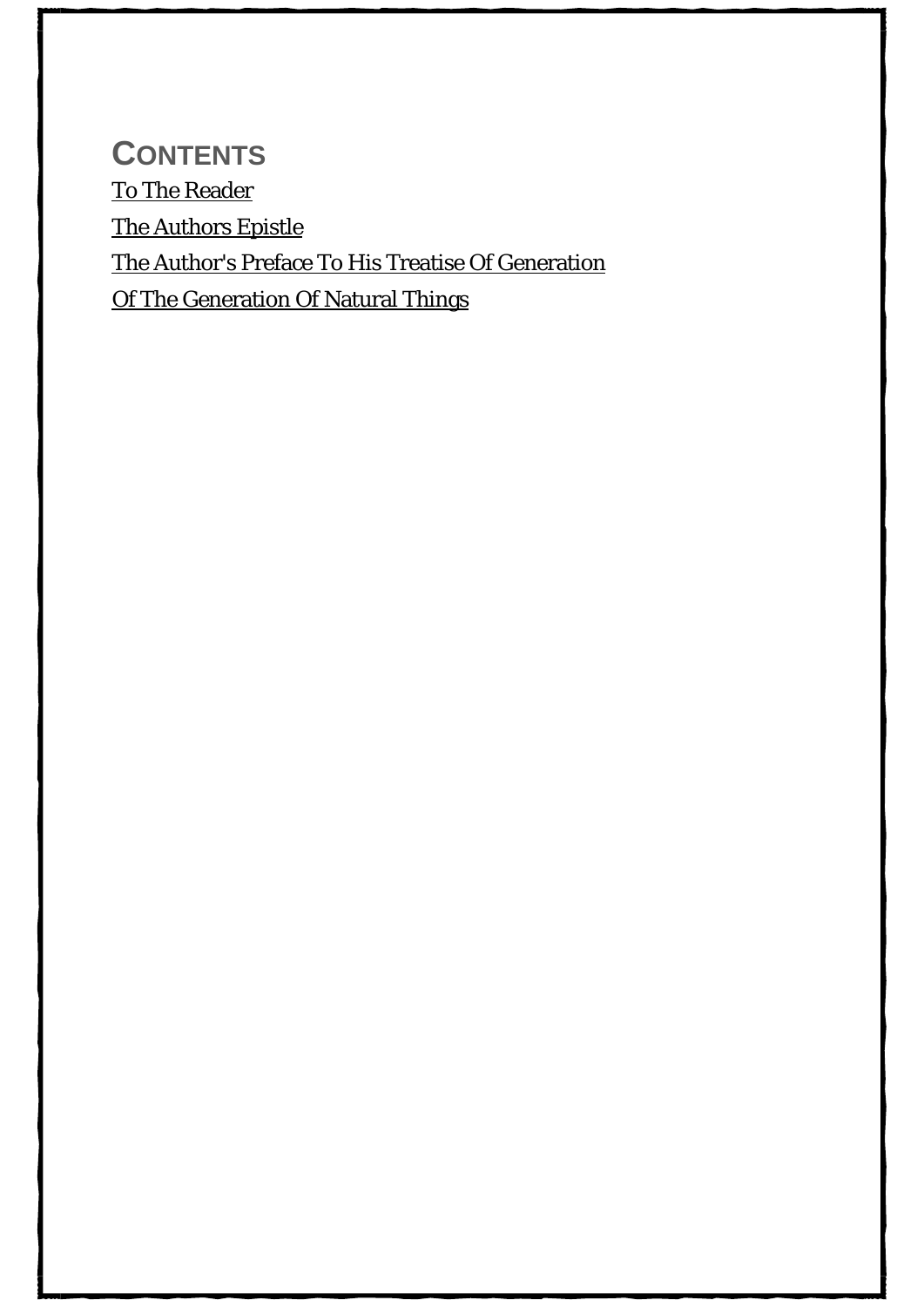**The Chemists Key to Shut and Open: As the True Doctrine of the Corruption and Generation in Ten Brief Aphorisms, Illustrated with most plain and faithful Commentaries, out of the Pure Light of Nature: By that Judicious and Industrious Artist**

**Henry Nollius**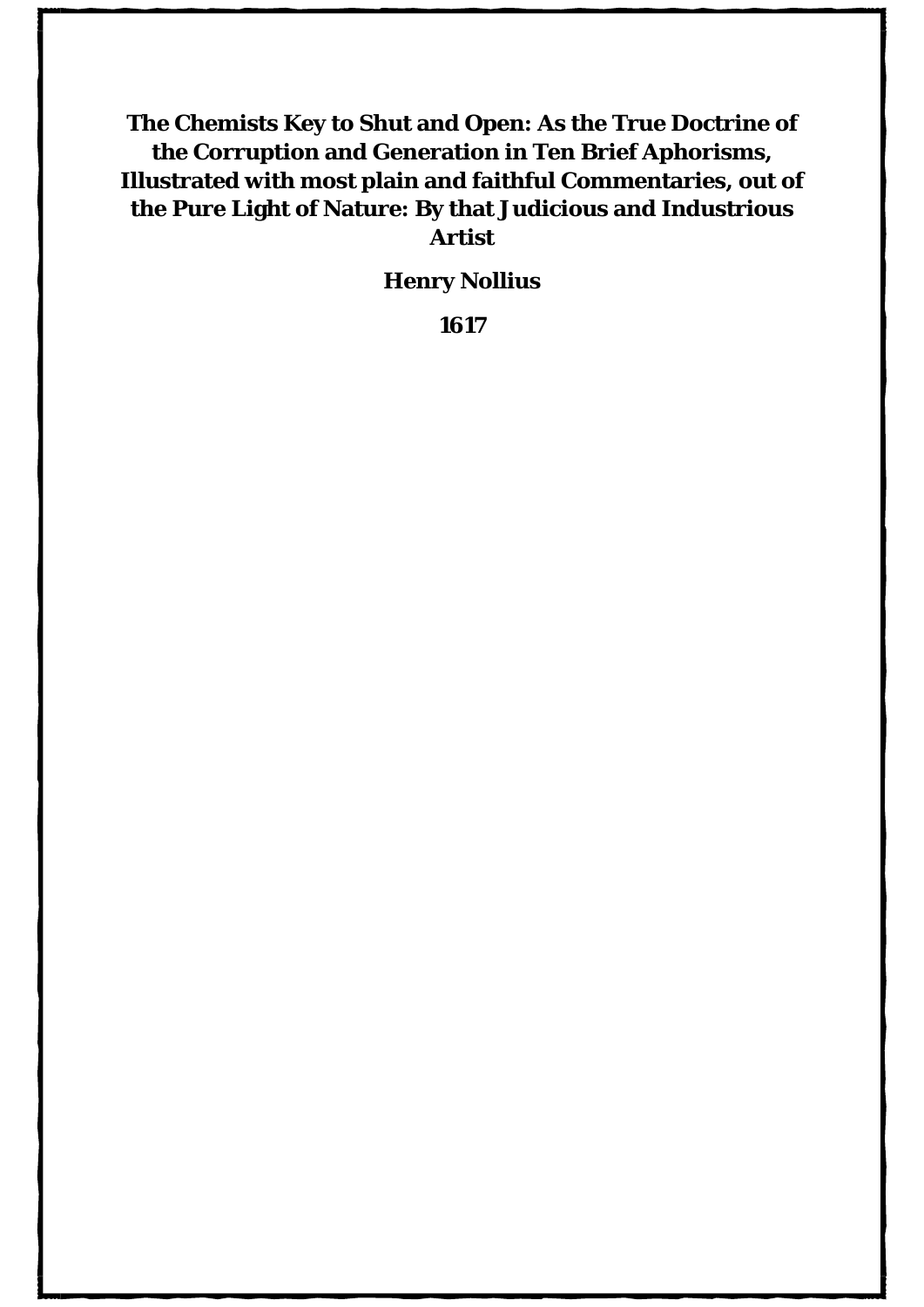## <span id="page-5-0"></span>**TO THE READER**

This book having worth enough in itself needs not my commendation, this Author in his lifetime being an eminent physician and most able Philosopher as the discourse itself can best testify.

1

The translator also wanted not judgment to choose what was best in his kind, nor abilities to perform, the choice being made. It is I alone that appear here as Menelaus at that feast in the Iliad, who came though not invited. I shall not endeavor to excuse myself, for I come not empty but will contribute somewhat to the collation.

The Author builds on good principles, so that his Theory is as true as it is plausible; and I presume he aimed at nothing more, leaving all particulars and their application to the industry of his readers. He is sometimes pleased to descend to examples, but to such only as are natural, and they indeed are good to teach but hard to imitate. We see not all that Nature does.

When he speaks of rain and dew I am contented to think, he means something else than what is vulgarly so called. And I doubt not but his Salt petri is something different from that which is combustible and common. The Philosophers Dew, if I know it at all is a dry water, and their salt-peter is a most white incombustible body of a gummy aerial nature, and indeed, if my eyes have not deceived me, it is so aerial and unctuous that it will no more mingle with water than common oil will. I have for trial taken it in its gross body, and putting it in distilled rain water have digested it for a full fortnight, without the addition of any third thing, but they would never mix, the Nitre notwithstanding many long and violent agitations of the glass, keeping still apart in the form of butter or oil more white than snow. The truth is there is no affinity between this Salt-peter and water, for it is not made of water, but of air hid and condensed in water. We see also that the air is a dry spirit and wets nothing; but the mist or vapor of the water incorporating with the air wets all things. Even so those bodies or substances which are generated of air retain the first complexion of their parents; this dry aerial humidity being predominant in them as is evident in common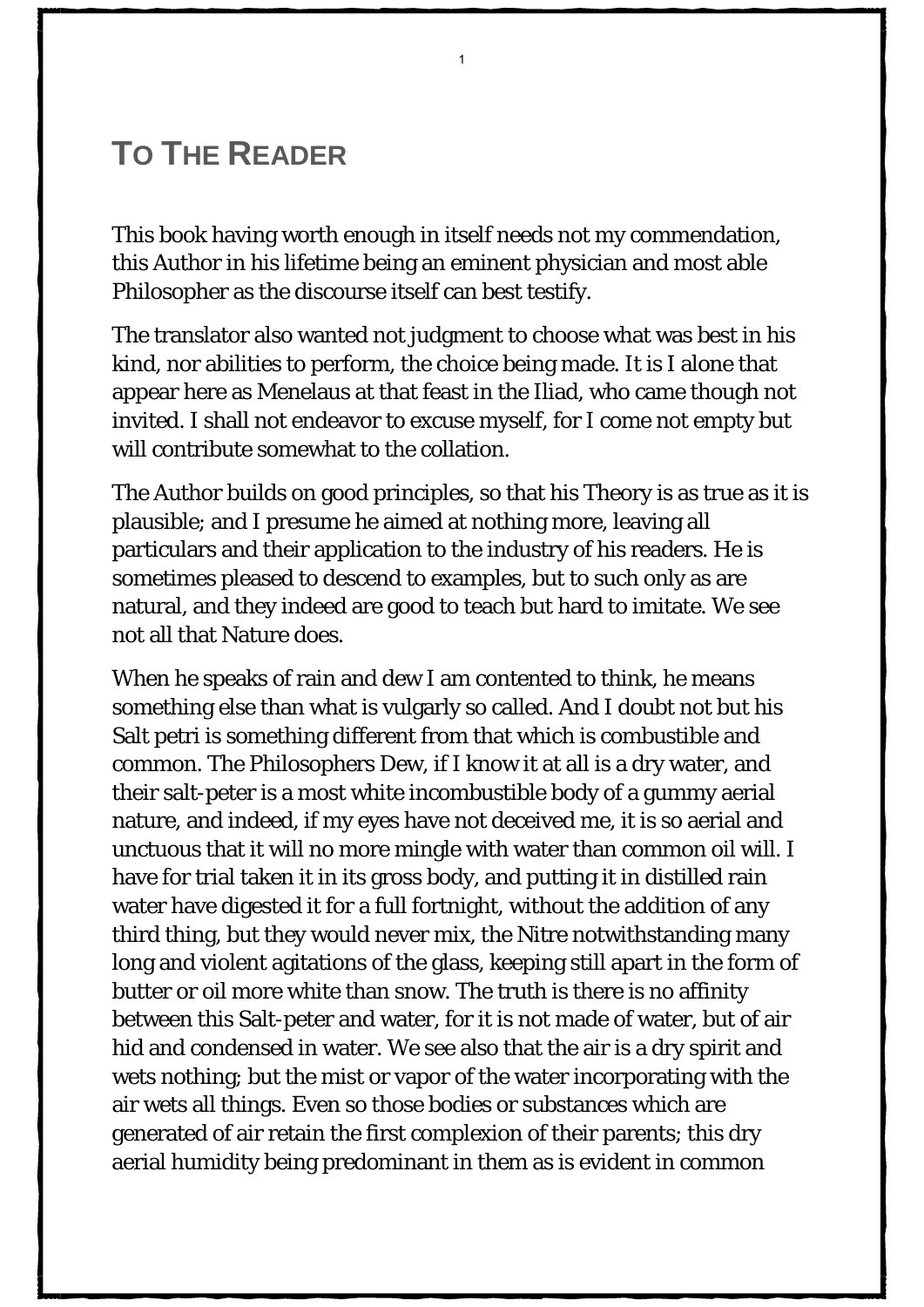quicksilver and in all resinous substances, as vegetable and mineral gums which will not mix with water. But this will not be more apparent to those who know that universal gum or sperm whereof Nitre is made, which is neither Dew nor Rain, but a water and no water; that is it is a dry water whereof see D'Espagnet in the 49 the canon of his first aphoristical part. Here is the reason then why Nitre Philosophical will not dissolve in nor mix with common water; for it is a fat, oleous, airy substance, made by natural congelation of a mercurial dry humidity which separates from phlegm, as is evident in that succus vitalis and great Lunary of Lully.

Nitre then or Mercury Philosophical is to be found in 150 places, and of several complexions.

In the great Hali Cali of Nature it is congealed and in a manner crucified between two extremes, and both of them venomous and caustic. If you know how to extract it thence in the form of buter or a most white sweet oil, then the \*\*\*, whence the Art has its name, is in your power, and D'Espagnet in his 225 canon will tell you what you have attained to.

Thus you see where the air of radical humidity is congealed; and now I must instruct you where it is a volatile and not congealed. It is so in the sperm whereof Nature immediately makes the Hali Cali, to which purpose the former author has left us a considerable maxim in his 214 canon: Rerum seminitz plurimus humidi radicalis inest; for this volatile air, which is in the seed or sperm reincrudates the fixed air which is in the Hali Cali. I say this volatile spermatic air or oil does it, and not oil of soap or salad, as some fools have dreamed; for nothing reincrudates and naturally dissolves a body but that crude sperm whereof the body was made. Most excellent in this respect is that passage in Lully Chap. XLVIII of his great testament: Quando volumes, quod siccum convertatur in humidii, cafrimus intrumuntum quod iesin aqua, quoequidus participal de humido radicali, viz. in vapore spiritus Quinta delatus est, etc. (When we wish to convert a dry thing into a moist thing, we take an agent which is in water --- one which partakes of the humid radical --- or rather in the vapor of aerial humidity disassociating it from its watery phlegm, in which the male spirit is carried). Thus Lully and now I think I have sufficiently introduced you; but if this be not enough I am afraid the whole discourse will not satisfy. I should have said much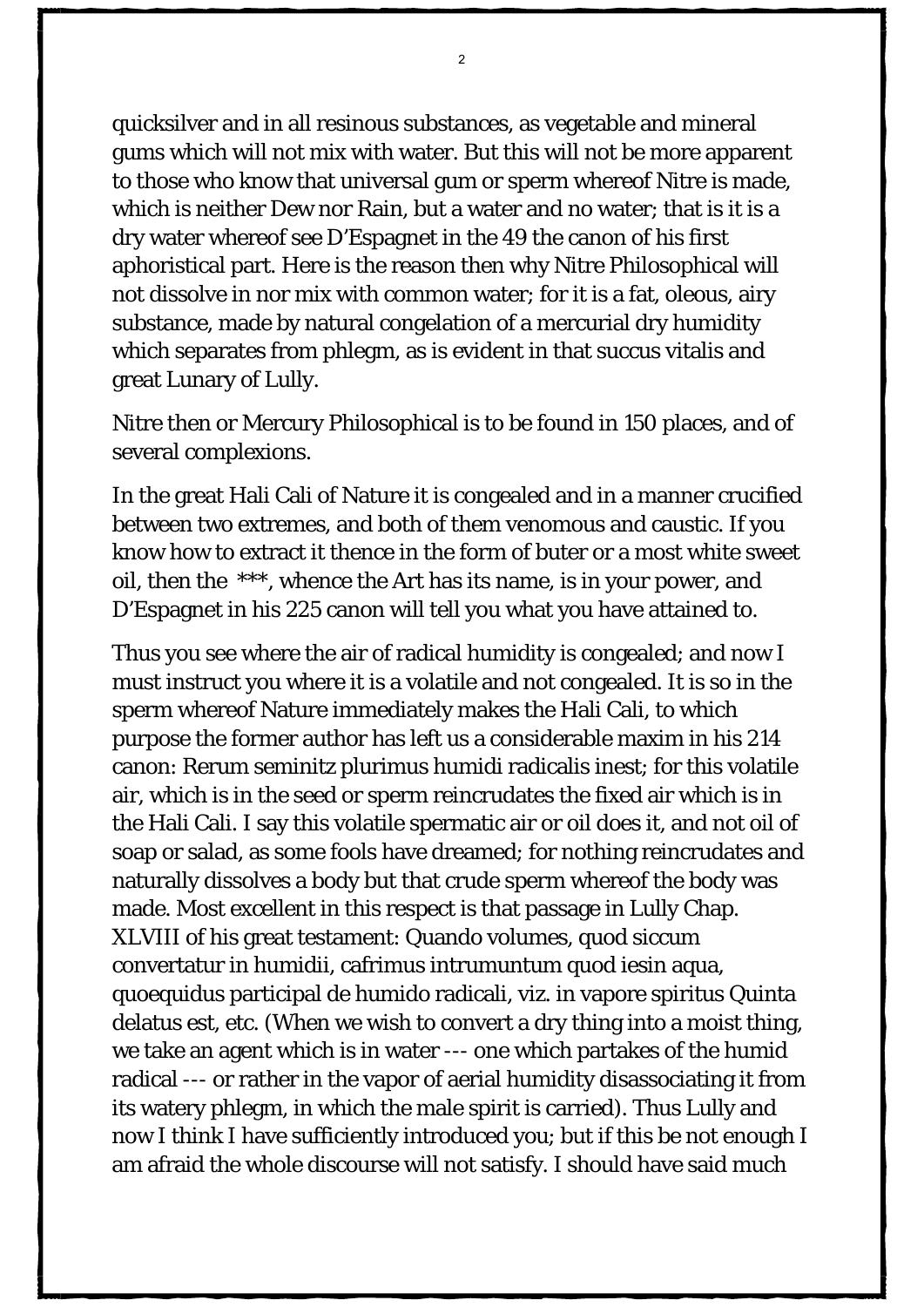more, but that I intend shortly to publish a discourse of my own wherein I have endeavored to give some reasons for a most excellent and mysterious experience I have lately seen.

*Eugenius Philalethes*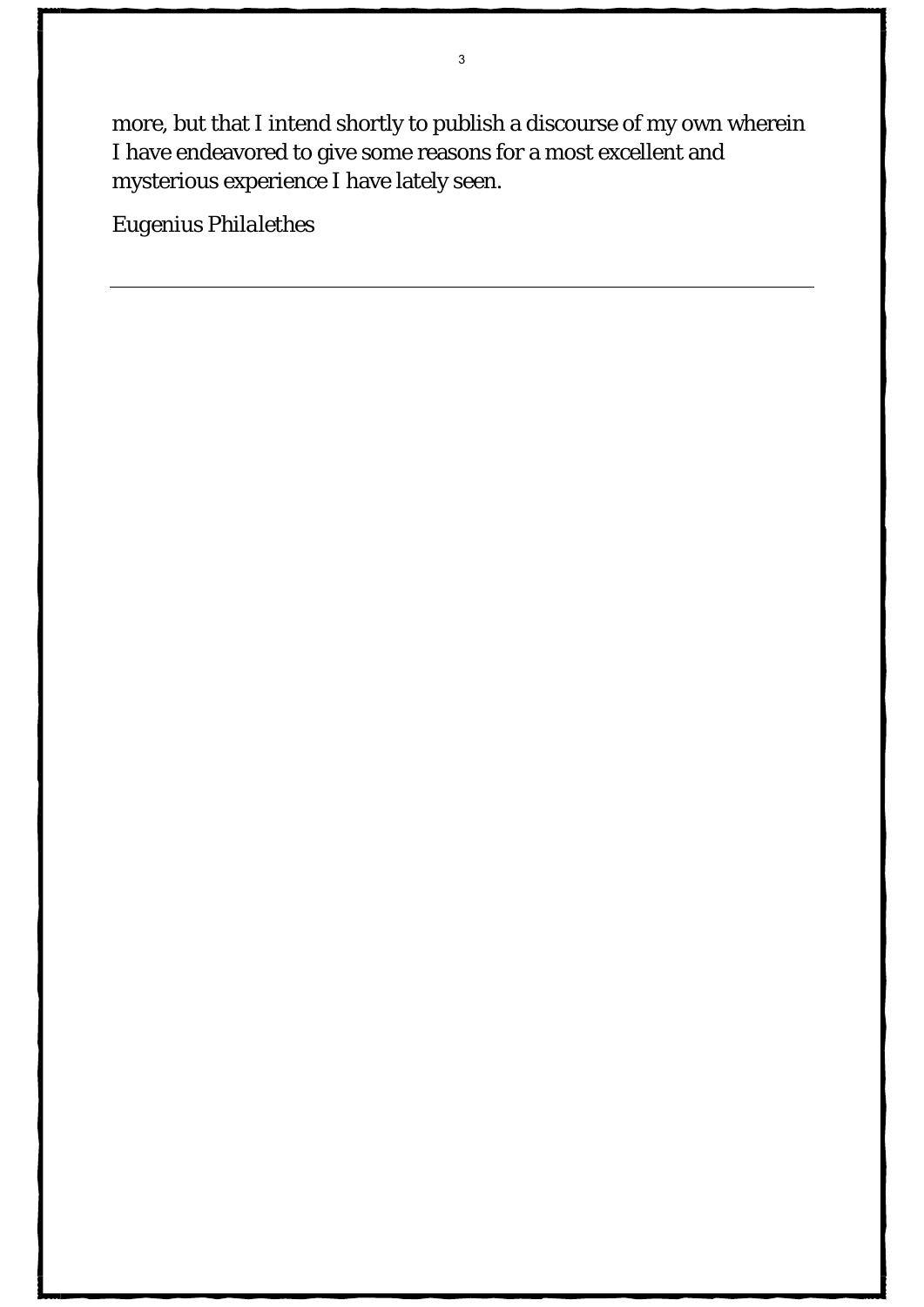### <span id="page-8-0"></span>**THE AUTHORS EPISTLE**

#### **Dedicatory to his noble friend and kinsman, the Lord Wygand Heymel, President of Dresden, etc.**

4

It is no long time (my honored Lord and patron) since there came to Gueilberg in quest of me, a most learned man, a professor of Logic and a Tutor of under-graduates in a certain famous University, who did earnestly entreat me to discover unto him those principles by which he might be introduced into the true knowledge of our most secret philosophy, finding him therefore to be a person of Singular Humanity, of most excellent abilities, and (as I perceived by frequent discourse) of a most acute and discerning apprehension, I resolved to grant his request; and for that end I did purposely lead him into a dissertation or reasoning about the Generation of natural bodies, and having brought him thither I advised him to search curiously after what manner, and by what means, this great and secret, though daily, work was performed: Signifying farther unto him, that the Foundation of our Art did, next to the divine assistance, consist chiefly in the perfect knowledge of Corruption and Generation. Now, though this answer and advice of mine did nothing like this learned man, seeming in this Book-judgment to be very simple and wise; nevertheless, that which I told him is the very truth; for he that perfectly knows the ways of Generation, will easily come to be acquainted with the true menstruum of every body, which in our philosophy is the most useful and difficult matter to come by; yea, he will find out a way or Process; which if he, by a right Imitation of Nature will wisely practice, he shall out of a convenient body (dissolved first, and digested in its own most natural and proper Vinegar) perfectly extracted and attain to a most noble and precious medicine: A medicine I say, and not Gold; for the sophisters or Pseudo-Chymists, pining with an insatiable hunger after Gold, do by most covetous, chargeable and fruitless processes, infuse into their silly readers a strong desire of Goldmaking, and promise them golden mountains; but Art cannot make Gold, Nature only produces substances; but how to perfect and purify imperfect metals by Nature only, and a natural way (not by adding to them, or mixing with them any extraneous substance or ingredient)and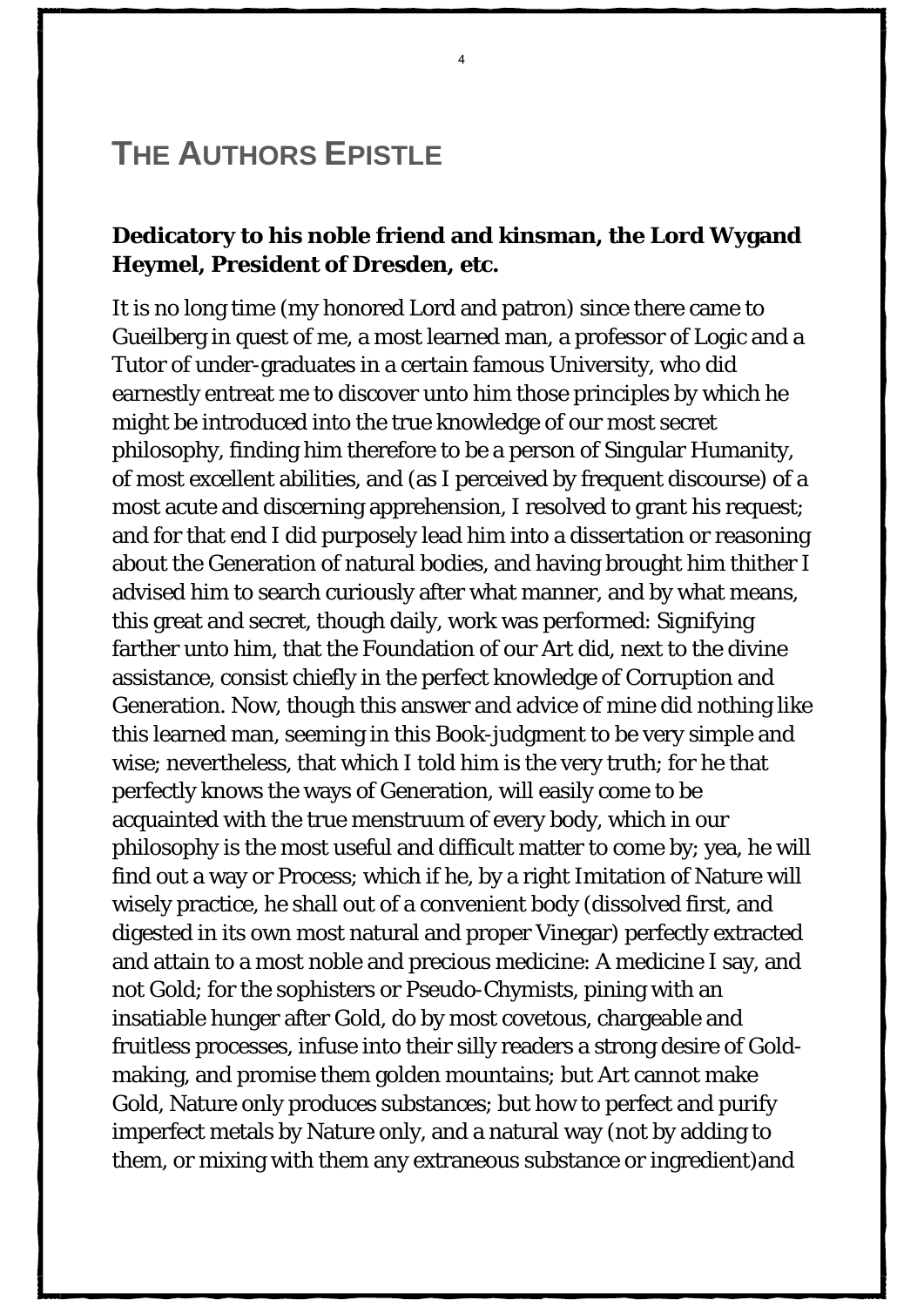to separate and purge from them those obstructing, discordant impurities, which are the cause of their imperfection, the Philosophers do know very well.

Art, I say, cannot produce or make any substance; but how to propagate and multiply natures in their own species by transplantation and incision, he does know, but not without Nature. This I am sure of by the Light of Nature, whose only contemplation, with Gods blessing and gracious assistance has enabled me to write this short discourse of Generation, and wholly persuaded me to believe, that the sovereign true medicine must be sought and prepared, ad modum Generationis, after the same method that natural generations are performed.

Everything that nature affords for the subsistence and health of man its crude, and needs a further digestion, before it can be converted either into the substance of Man, or into a wholesome medicine: Let us consider our daily food; this grows in our gardens, is fed in our houses, and sown in our fields; but it is not turned into a blood and nutriment, before it is (after the Manner of Generation) altered, putrefied, and dissolved in our stomachs: That from this mass, so dissolved within us, the natural spirit may be extracted and communicated to the heart and the other members, for their conservation and strength, and so after other various digestions, the blood may become Seed, and turn into that radical Balsom, by whose virtue Mankind is both preserved and propagated: What hinders them, seeing out internal vessel of putrefaction is insufficient, but we may after the same manner, by natural means and a philosophic skill, so imitate and assist Nature, that all crude bodies whatsoever, may externally (without the Officina Ciborum) be set to putrefy, to be digested and dissolved until their spiritual nature may (after that solution) be easily extracted or taken out of them; by which spirit so extracted, our internal, vital spirit (for the singular Harmony that is betwixt them) would be so marvelously comforted and strengthened, that by this excellent kind of assistance, it would be brought to exercise all its faculties with such effectual activity and virtue, as would quickly expel and exterminate all the enemies and disturbers of life; I mean all diseases, though never so desperate.

If we certainly knew what that is what purifies all Seeds, and how it is done, without doubt we might and would by a constant industry (God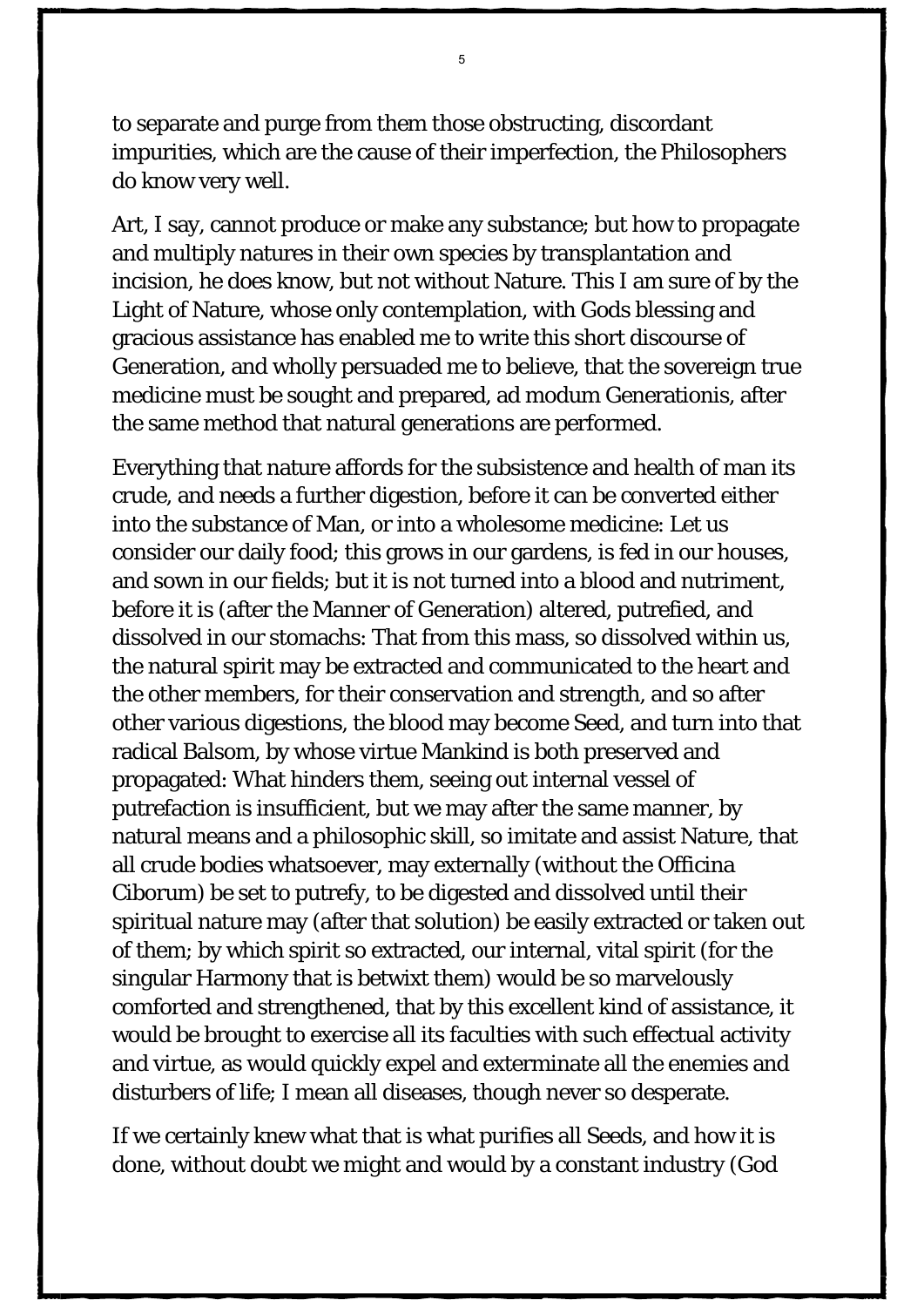assisting us) find out and prepare medicines truly philosophical, to the great advantage and comfort of Mankind. To this purpose Chymistry serves; for by the help of this Art we know how to digest, to dissolve, to putrefy to separate the impure from the pure, and so come by most perfect medicines: And verily, so great and precious a blessing it is, that God never imparts it to any fraudulent Montebanks, nor to tyrants, nor to any impure, lazy envious persons, nor to the effeminate and idle, nor to gluttons, nor usurers, nor to any worshippers of Mammon: But in all Ages, the pious, the charitable, the liberal, the meek, the patient, and indefatigable spirit, who was a diligent observer and admirer of his works, found it out. This truth is elegantly sung and expressly taught by that famous Philosopher and Poet, the excellent Augurellus.

The greedy cheat with impure hands may not Attempt this Art, nor is it ever got, by the unlearned and rude: The villains mind To lust and softness given, it strikes stark blind, So the slym wandering Traitor and co. And shortly after. But the sage, pious Man, who still adores And loves his Maker, and his love implores Whoever joys to search the Secret cause. And series of his works, their love and laws, Let Him draw near, and joining will with strength, Study this Art in all her Depth and Length; Then grave experience shall his consort be Skilled in large Nature's inmost mystery. The knots and doubts his busy course and cares Will oft destruct, till time the truth declares, And stable Patience (though all Trials past) Brings the glad end and long hoped for, at last.

Give ear all you Medicasters, who hate and persecute this divine science; give ear, I say, and tell me with what conscience of honest confidence can you profess yourselves to be physicians, seeing that all Physick or Medicines are, without Chymistry, imperfect? Without that Chymistry, I say, which out of the manifested Light of Nature has its invincible grounds and canons laid down in this little book. This is the only Art, which (by supplying us, out of the Light of Nature, with convenient means and particular natures to separate the impure from the pure) will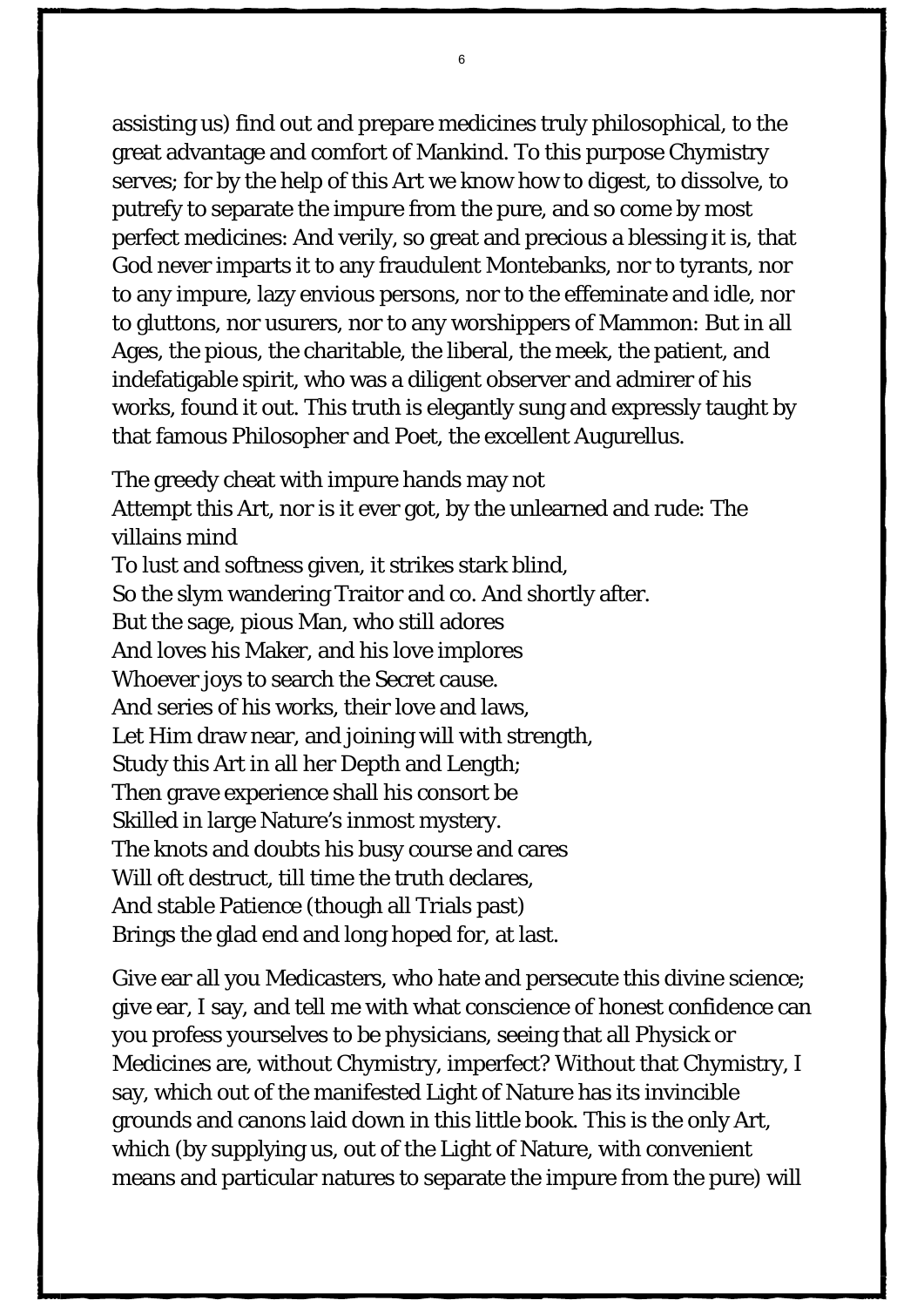teach us first how to heal all diseases of the Macrocosmical substances, and afterwards by examples and experiments deducted from those exterior cures, will show us the right and infallible cure of all diseases in our own bodies.

7

He that knows not how to heal and purge metals, how can he restore the decayed or weakened radical Balsom in Man and excite it by comfortable and concordant Medicines to perform perfectly all his appointed functions, which must necessarily be put into action, before any disease can be expelled? He that knows not what that is in Antimony, which purges Gold, how can he come by an effectual and wholesome Medicine, that will purge and out those extraneous peccant causes and humors that afflict and destroy the body of Man?

He that knows not how to fix Arsenic, to take away the corrosive nature of sublimate, to coagulate sulphureous spirits, and by a convenient specifical Medicine to break and analyze stones in the greater world, will never in the body of Man allay and tame the Arsenical spirits of the Microcosmic Slat, nor take quite away the venomous indisposition of the Sulphur, nor dissolve the Stone in the bladder, and drive it out being dissolved. It is a noble safe and pious course we examine and try the force and virtues of Medicines upon the Microcosmical substances, before we apply them to our fellow creatures, and the rare fabric of Man.

This was the very consideration that moved the Ancients, who were true Philosophers, to a careful and effectual study of true Chymistry, the only genuine Philosophical Science, that by imitating Hermes, the Father and the Prince of all true and loyal Philosophers, they might find out most effectual and proper Medicines against all griefs and diseases, especially that glorious and supreme natural remedy, which is termed the Universal one, and is really without deception or exception (unless the finger of God oppose it) the most sure antidote of all diseases: For the obtaining of which sovereign Medicine, because this my treatise of Generation is no mean help. I would have it no longer concealed from the ingenious Lovers of this Art, but resolved to expose it to the Publick view, that the enemies of the truth may see and know, that our Science is grounded upon, and proceeded from the clear Light of Nature, and that all the Sons of Art may be more and more encouraged to a studious enquiry and a laborious search after the truth. If they benefit anything by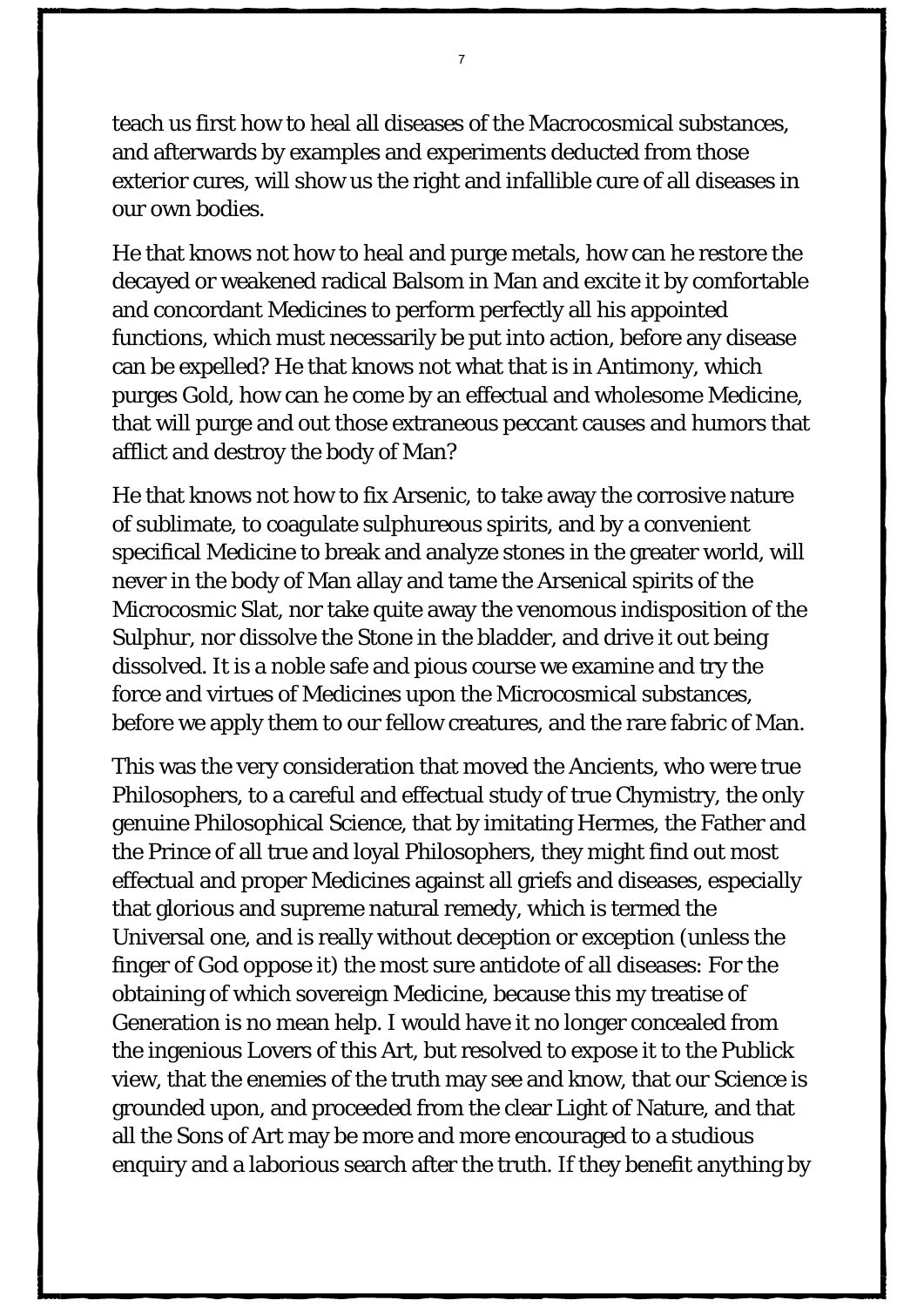this book, let them give God the glory, and lend me what further assistance they shall think fit to communicate.

Whatever it is, unto you, most noble and prudent Sir, my intimate Friend and my kinsman, I humbly do dedicate it; that you may see how willing I am to requite, in some measure, those numerous favours, which from the first day I entered upon this study, you have cheerfully conferred upon me, to this very hour. Therefore, I must entreat you to accept of this small Renumeration with your usual good will and benignity, still favorable to my endeavors, and to defend me from the calumnies and envy of the malicious, who from all parts set upon me and do defame my studies. This undeserved malignity I suffer under, will require your permanent favors and affection: And I do here solemnly promise, that I will never (God willing) do anything that shall tend to the violation of so sacred a friendship, and shall daily endeavor that we may be more and more endeared and closer united, which the only wise and good God mercifully grant, Amen! Farewell, most noble Sir, and as really do so continue still to further the studies of Your

Henry Nollius.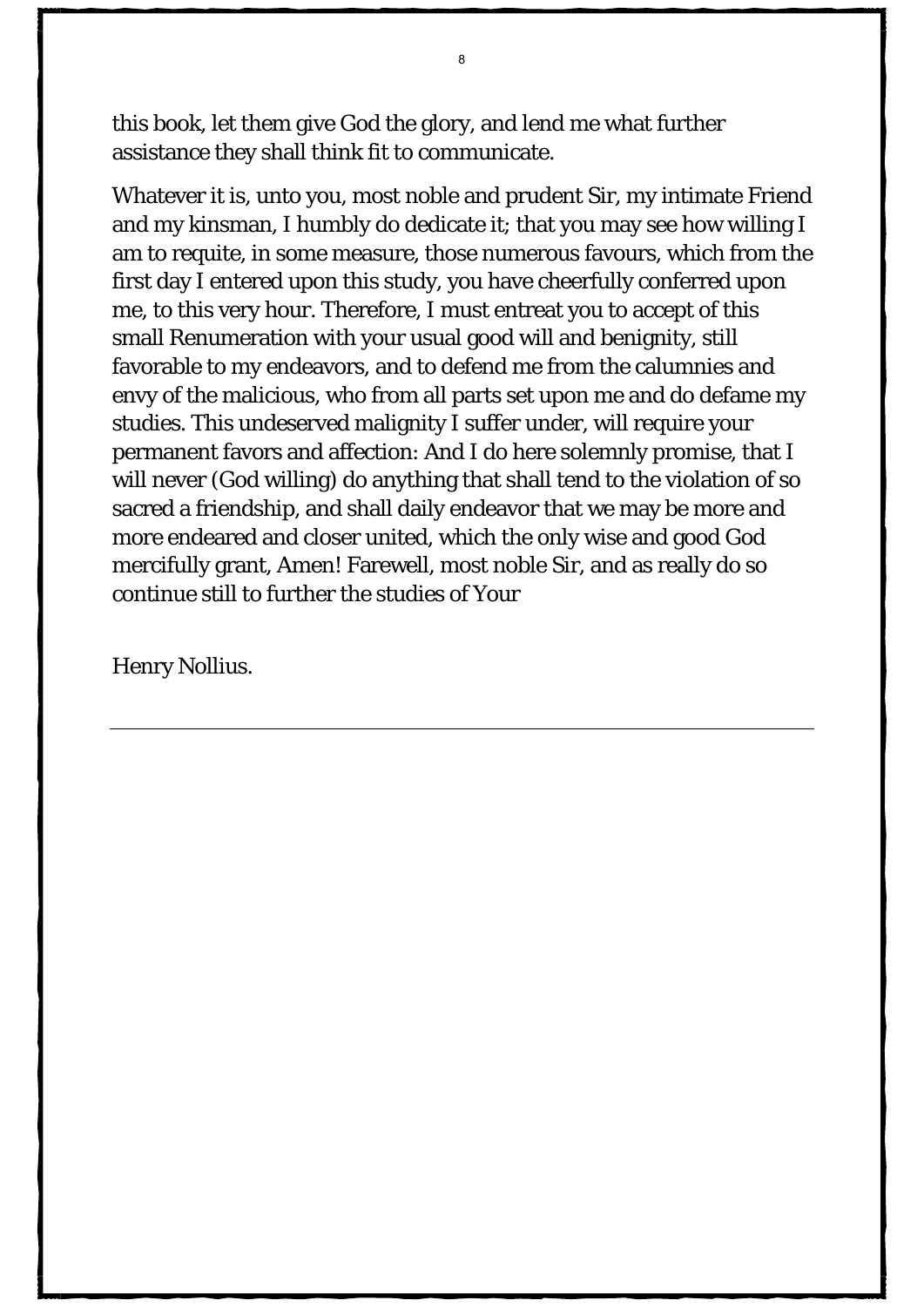## <span id="page-13-0"></span>**THE AUTHOR'S PREFACE TO HIS TREATISE OF GENERATION**

 $\overline{9}$ 

Being to write of the generation of natural things, I must ingenuously confess, that I learned it not in the books of the Athenian Sophisters (he means the Schoolmen, and the followers of Aristotle; this term he borrowed from Paracelsus, for he first called them so, and writing his Mysterium Magnum, entitled it, Philosophy for the Athenians, for Aristotle's school was at Athens), but by the true Light of Nature: Neither will I borrow any thing from them, or their books, and convert it in this discourse, like a Plagiary, to my own use or Glory; for the truth is not to be found in their books, but most gross ignorance and errors, grounded upon and supported by the vain men, which opinions the credulous people esteem and cry up as the utmost bounds and Non Ultra of all wisdom and perfection.

As men are killed by fighting, so truth is lost by disputing; for while they only dispute and wrangle about Nature, every one of them in particular, and all of them in general are so filled and swollen up with a testy intolerable Pride and self worship, that each of them arrogating a kind of infallibility to his own Chimera's or monstrous conceits, does with all might and main labor to refute and demolish the airy castle and fond imaginations of the other, and by this ridiculous continued feud, they wander from the Bath and fundamentals of true knowledge, entangling themselves and too credulous posterity in an inextricable Labyrinth of quarrels and Errors, fortified with fictitious and groundless Principles never reduced to practice or trial, but merely suppose and implicitly believed, so that he would get out of this spacious and wearisome wilderness, cannot do it without much difficulty and laboriousness, and shall not do it without their general envy and opposition. Leaving therefore these lewd contenders and their verbosity, let us, the divine mercy assisting us, go directly to the house of wisdom by the Light of Nature, that by the simple and peaceable contemplation of the creatures, and her operations in them, we may truly discover and describe unto others the perfect manner of Generation, and so come not only to the certain knowledge of ourselves, but learn also how to produce and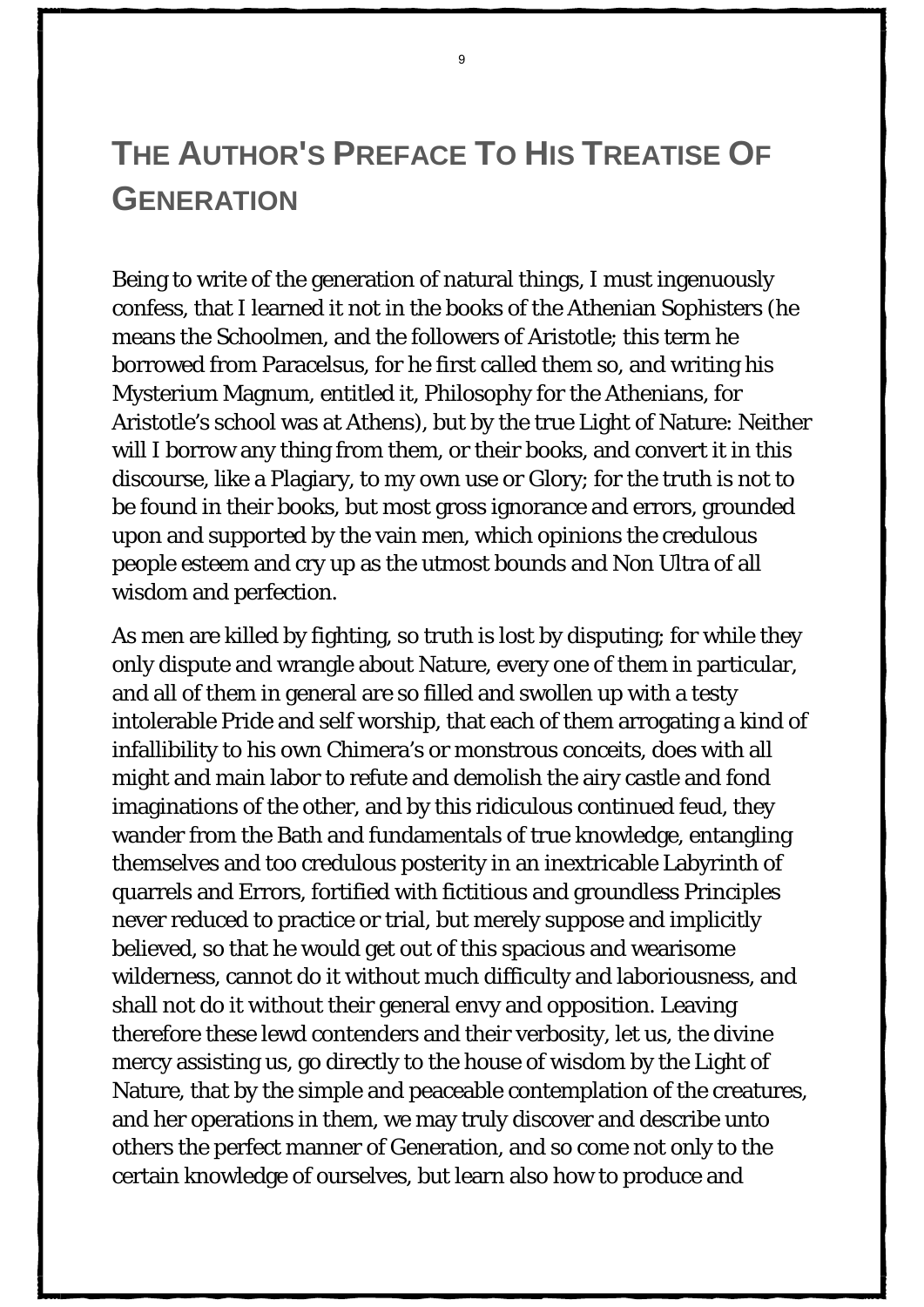prepare out of perfect bodies and substance such a Medicine or Medicines as will innoxiously and faithfully cure all diseases that are incident t our own frail bodies: For as Men, Corn and Herbs are, every one of them, generated and born out of their own Specific Seed, so or in the same manner is the true Medicine of the Ancients (than which there cannot be a better) generated and prepared out of the most perfect bodies and essence. Look not therefore with careless and transient eyes upon what is offered thee in this book, but know and be assured that this Doctrine is the most profitable and advantageous for thee, by whose Light and guidance thou will be most prosperously led to the true knowledge of the Secret generation of all Animals, Vegetables, and Minerals, and to the finding out of that rich and rare Medicine which perfectly cures all imperfect Metals.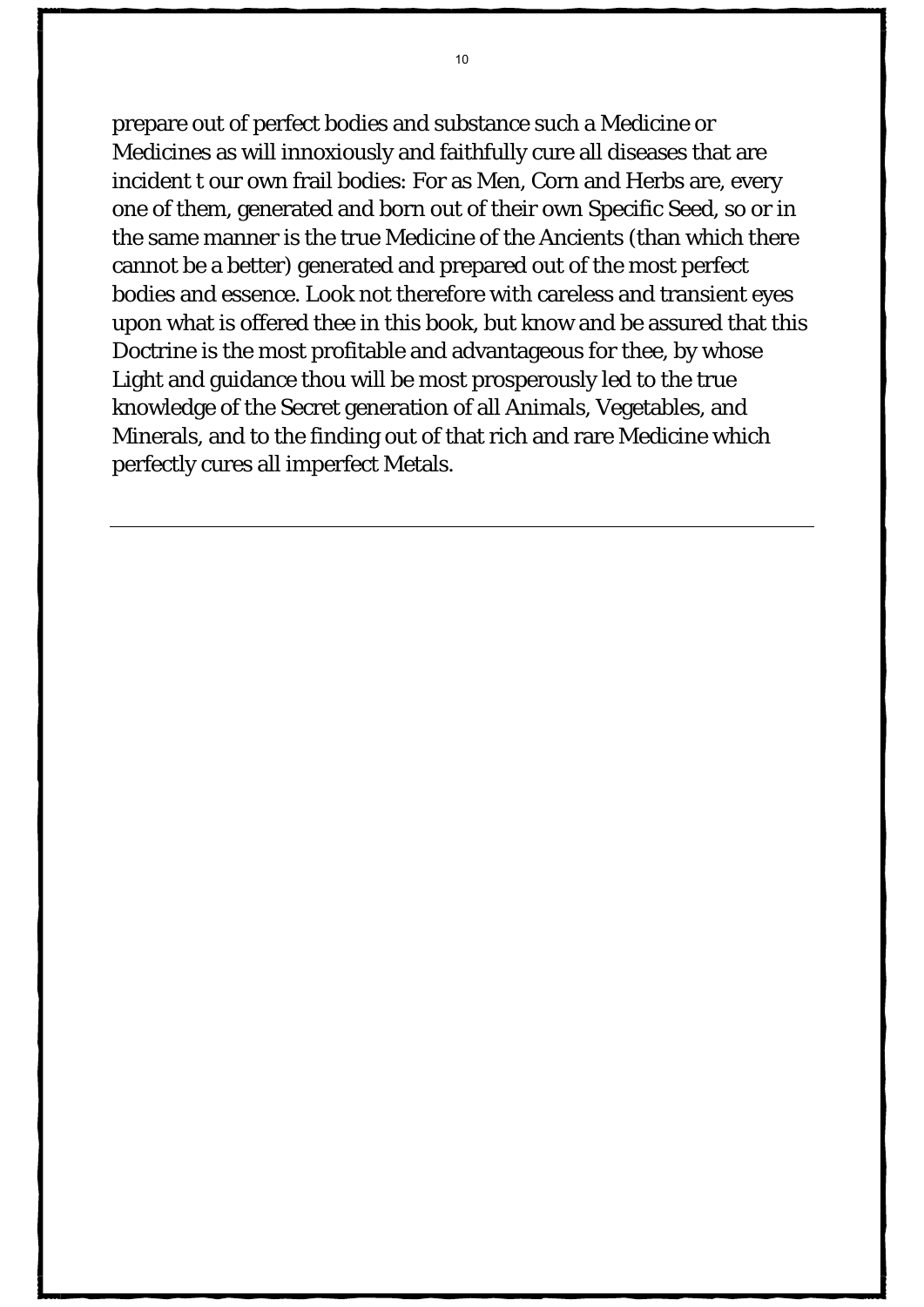## <span id="page-15-0"></span>**OF THE GENERATION OF NATURAL THINGS**

To begin then: You are to know in the first place, that generation is two fold, first Ordinary and second Extraordinary. Extraordinary generation is that by which an unlike thing is generated out of dung and putrefaction by the sun. This generation is termed in the schools equivocal. The Ordinary is that by which a like thing begets his like, as when a man begets a manchild, and a lion begets a lion. This in the schools is termed univocal. This generation with the method and the means I shall include in these ten following Aphorisms or propositions.

#### **1**

Everything generated or begotten is generated and born of his own specific seed (1) and in his proper (2) matrix.

#### *The Commentary or Illustration.*

( 1 ) Seed is a spiritual or subtile body, out of which the included spirits, by attraction of nutriment to it, forms and produces, in his proper matrix, a living body, endued with the like prolific and multiplicable seed. This very spirit is by some Philosophers termed seed, and the body in which it resides they call sperm. But while we agree about the matter I shall not quarrel about words. This seminal spirit is the most subtile essence of the seed, exalted by Nature out of some perfect body and containing in it, after the most eminent and perfect manner, all the virtues and faculties of the said body, and in a seminific power besides, which enables it, in its own species, to propagate and multiply its own body.

( 2 ) No kind of seed is of any virtue or effect, unless its be placed by Nature, or by Art, in its proper matrix (See Apor. VIII). That matrix is only proper and fostering which is naturally agreeable and ordained for the seed, according to its particular species and regimen. Therefore mineral seeds require a mineral matrix, vegetable seeds a vegetable, and animal seeds an animal matrix.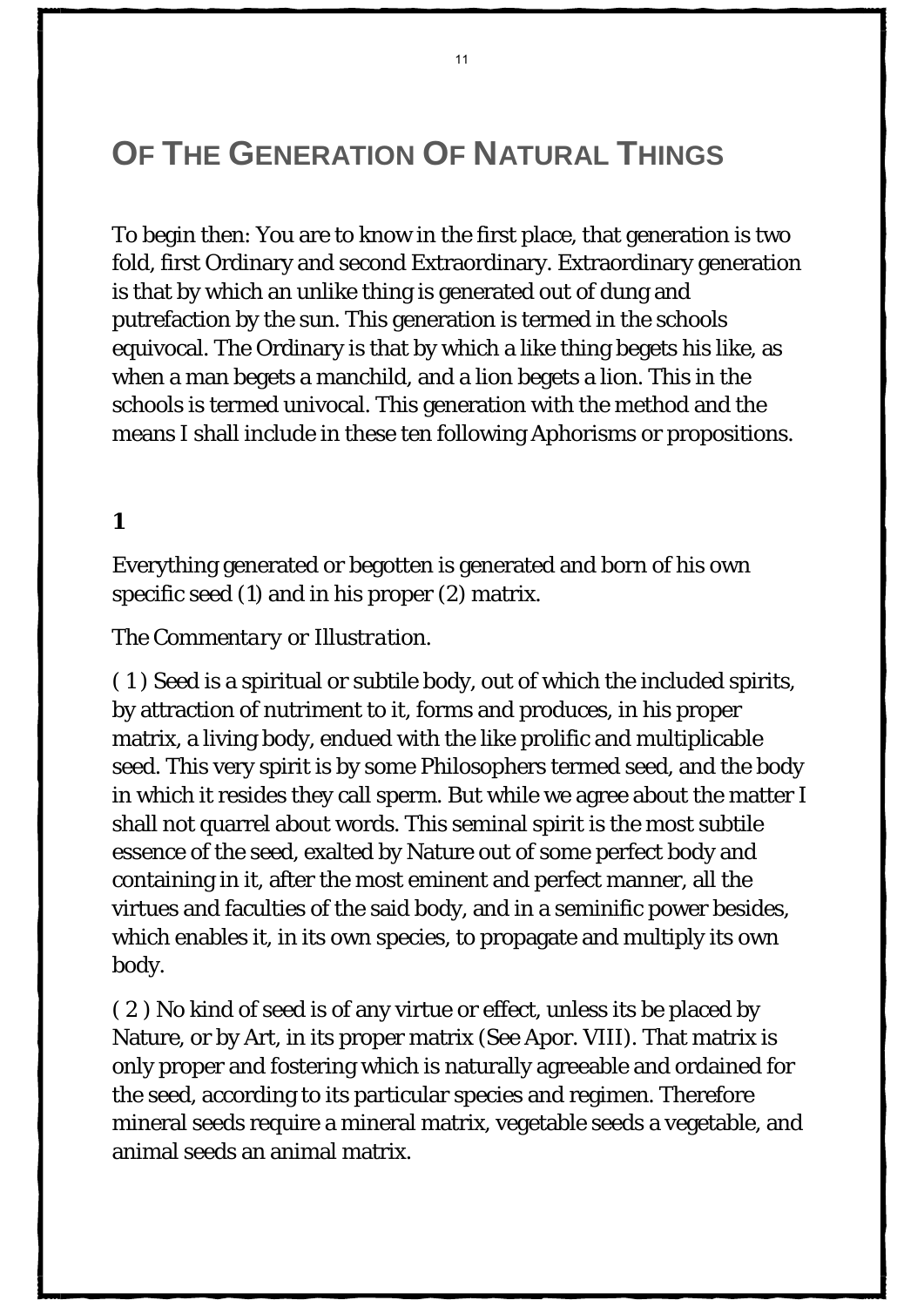The matrix of mineral seeds are subterraneous mines, the earth is the matrix of vegetables and the female womb is the matrix of animal seeds.

#### **2**

Before any perfect thing can be generated the seed mus necessarily putrefy and tehn be nourished:

#### *Commentary*

Believe our Savior John XII, 22, "Verily, verily I say unto you, except a corn of wheat fall into the ground and die, it abides alone; bit if it die it bringeth forth much fruit".

"Nothing can be animated and born unless it first suffer corruption, putrefaction and mortification", says Raymond Lully in his Testament, see Rosar. Philo., page 254.

Therefore say Paramenides, unless the body be dissolve and broken and putrefied and suffer a change in its substantial substance, that secret central virtue cannot be extracted nor be at liberty to mix with another body.

#### **3**

The seed putrefies when a (1) salt of the same nature with it, dissolved in a convenient (2) liquor, does by the assistance of a gentle heat (3) penetrate, analyze and rarify the substance of the seed, that the included spirit may, out of its subject matter, form a convenient (4) habitation or body for itself, in which it may perform the offices of natural generation and seminal multiplication.

#### *Commentary*

( 1 ) Therefore every mineral seed requires to its purification a mineral salt and liquor; which is common water impregnated with saltpeter; and animal seeds require an animal salt and liquor, which is the female menstruum impregnated with the salt of the animal matrix. By this doctrine a passage of the most acute Philosopher Basil Valentine in his treatise of the world's great mystery, is easily understood. The words are these: "Metals and minerals must be dissolved and reduced again to their first matter by minerals, but in doing this you must in every sort of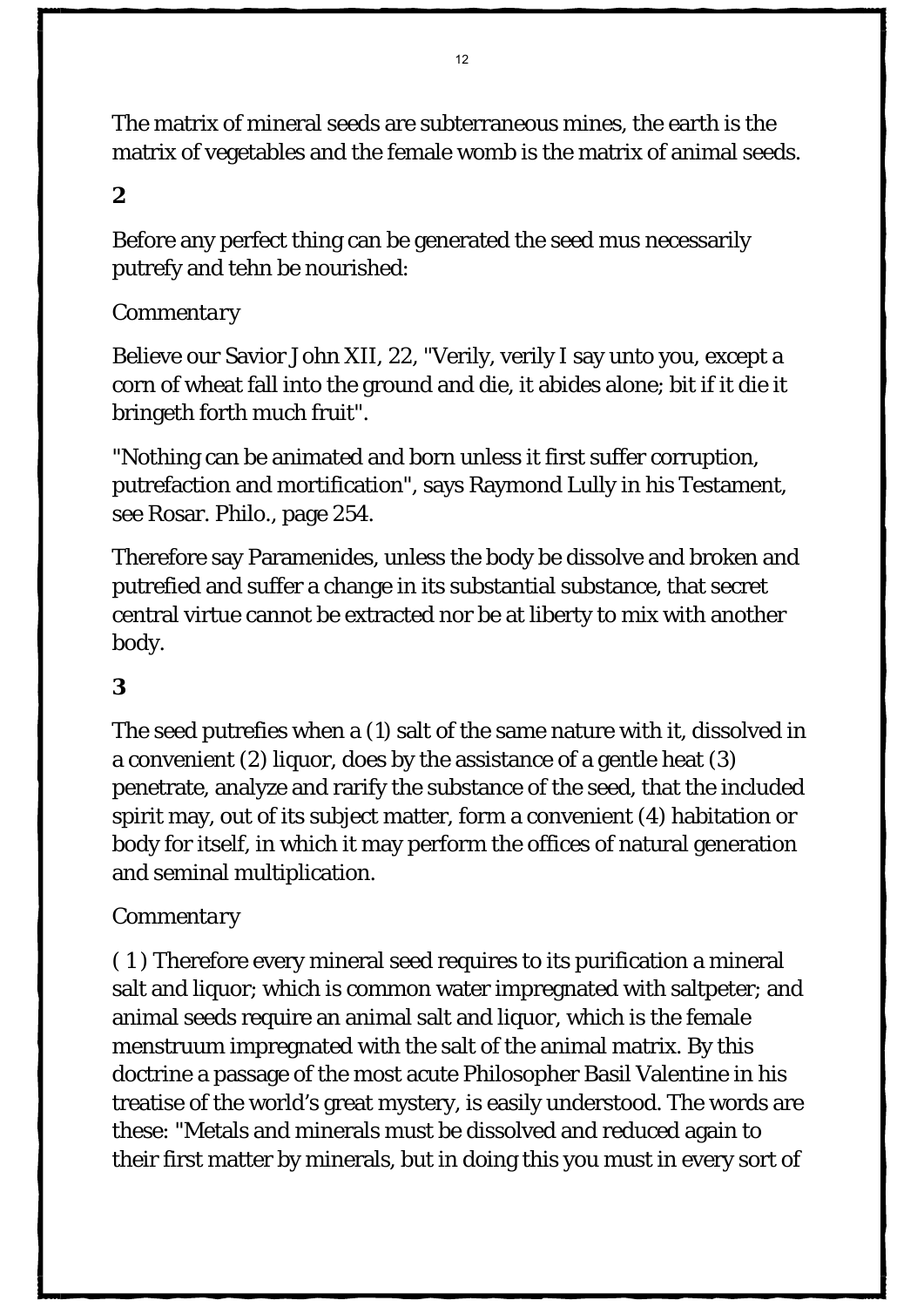mineral consider the species or kind; for every kind mixes only with his own kind, and so yields his seed, unless you will have a monster. The virtues and propension of every seed is to join and mix itself with every thing that is within its own order or latitude; for no seed naturally applies to anything that is Extra Regnum Suum; therefore in any ordinary and lawful generation, that one like may beget another, man applies to woman, the lion to the lioness", etc.

( 2 ) Without the humour of water (says Basil Valentine, in his eighth key), true putrefaction can never be performed: For humours or liquors are the true mediums by which salt does by his dissolving and searching nature enter into and open the most intricate recesses of the seed; for when this humour or liquor is by a due degree of heat rarified and provoked, then also is the salt in it attenuated and rendered fit to pass into and open the most compacted body of the seed, and there stirs up and excites to vegetation a spirit of salt that is the like and the same with itself, which before lay hid and inactive.

( 3 ) A spirit that is at liberty will easily and quickly free another spirit of the same nature that is bound up and restrained. This is done first by reason of that activity and generability which the free spirit is imbued with, secondly by reason of the harmony, likeness and love betwixt them: This correlation is the cause that the exterior free spirit makes way into and joins with that spirit of salt included in the seed, and so does with more ease work upon him and excite him, for, as the proverb has it, like will easily go to like, and their unity is most intimate. Now you must know that very spirit, when loose and floating in liquid bodies or liquors, is at liberty in this state, by the mediation of heat, it does (like a lodestone) attract to it the spirit that is under restraint, opening and dissolving the body which holds it in; and the restrained spirit itself (like a sensible prisoner) labours for life by conspiring and striving to be in action and a full communion with the other. The free spirit by his sudden and subtile accession still exciting and strengthening him, and by this means so provokes him to action, as fire, does enkindle fire so that the body holding it must necessarily suffer a change and calcification, and comes to be putrefied by its own included spirit, whose operation before was obstructed and kept under; for the included spirit having acquired liberty and a power to be in action from the other, strives to get out and enlarge itself, and to that end breaks and destroys its first body and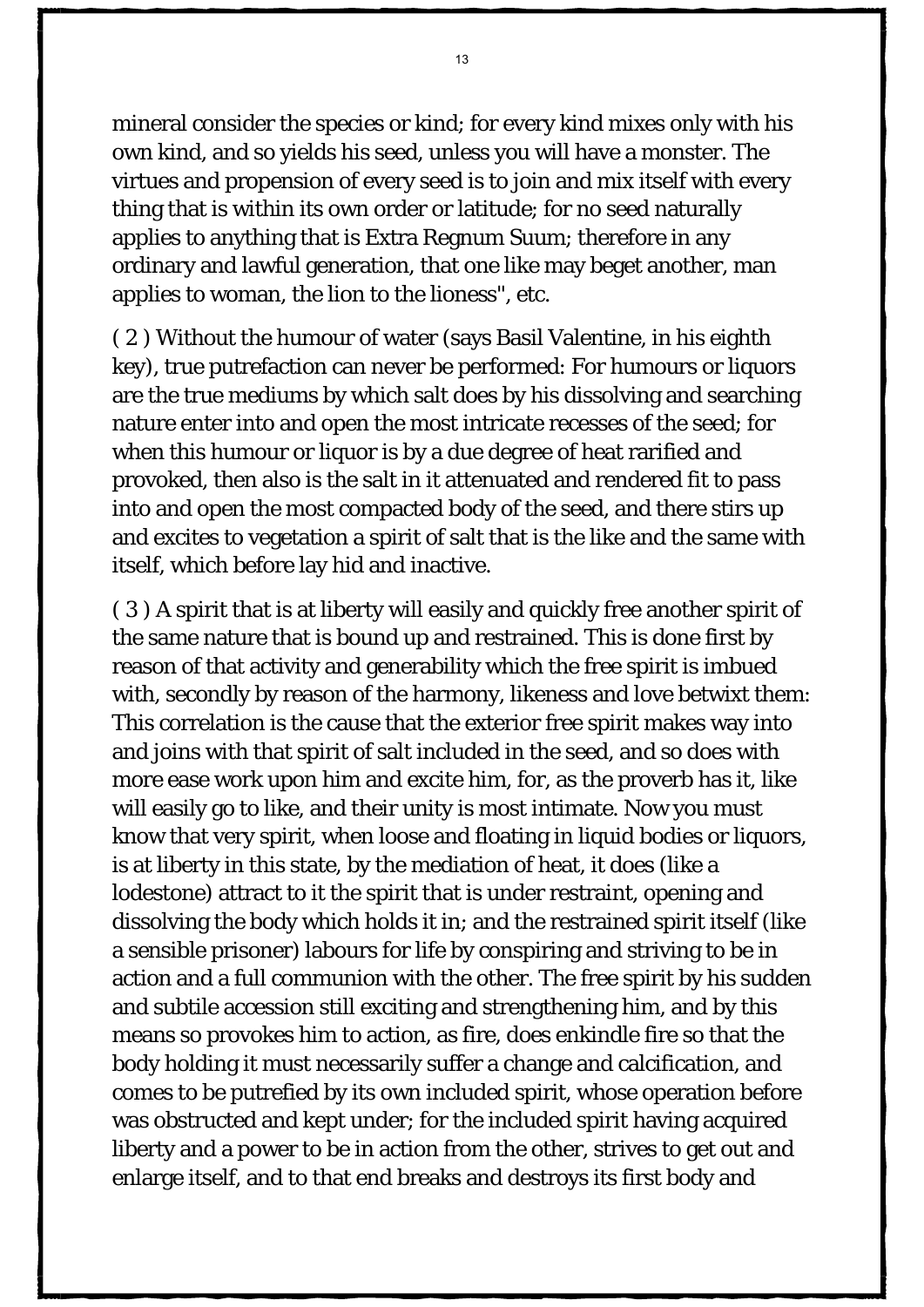procures another new one. So the spirit of salt of the earth, when it is dissolved in the unmixed humour of that element (since every salt melts in its own liquor) is then at liberty; for every salt when it is once dissolved in its own liquor becomes active. Hence it is that a corn of wheat (in whose body, as if under lock and key, the spirit of vegetable salt is bound up and fettered) as soon as it is cast into the ground, is by the free spirit of the salt of the earth penetrated and opened, that the salt which lies dissolved or loose in that liquor or inmixed humour may excite the vegetable spirit in the corn of wheat to action and vegetation, which spirit being thus set at liberty does presently, by putrefaction of the corn or grain, produce in the wheat's proper matrix the substance of the root (which is a new body) by whose mediation and deference the earth must afterwards (the spirit attracting it)communicate nutriment to the blade and the rest of this vegetable as it grows up and increases. You must observe here that this salt which conduces to the solution and opening of bodies is sometimes weak, sometimes strong. If it be weak you must strengthen it with a salt that is of the same nature and property with the seed; and the liquor which has the weak salt in it must be impregnated with it; that the solution may be more effectual and more convenient for nature in the operations. Let us consider the generation of wheat. There is in rainwater a volatile salt by solution made in the earth; but when that salt, by reason of the earth's over dryness, is not sufficient to cause a perfect and fruitful solution of the seed corn, then does the husbandman strengthen and manure his ground with muck and dung in which there is a salt of the same nature with the seed; so that when the rain descends and mixes itself with the compost or mould, there proceeds from the muck and the ground a nitrosulphureous salt which the inmixed humour of the earth imbibes or takes in, and being strengthened by it opens the most compacted and firmest seeds, whence comes a fruitful and joyful harvest. If thou desire to see the secrets of Nature now open thine eyes.

( 4 ) Seeing that the seminal virtue lurks in the most intricate recesses of the seed, and consist in the most subtile portion of the sulphureous salt, it is most clear that it cannot be exalted and multiplied but in an humour that is most eminently subtile and pure: but because the seed sown does not at the first or presently take in that subtile humour out of those places which supply it with nutriment. Therefore Nature does, before all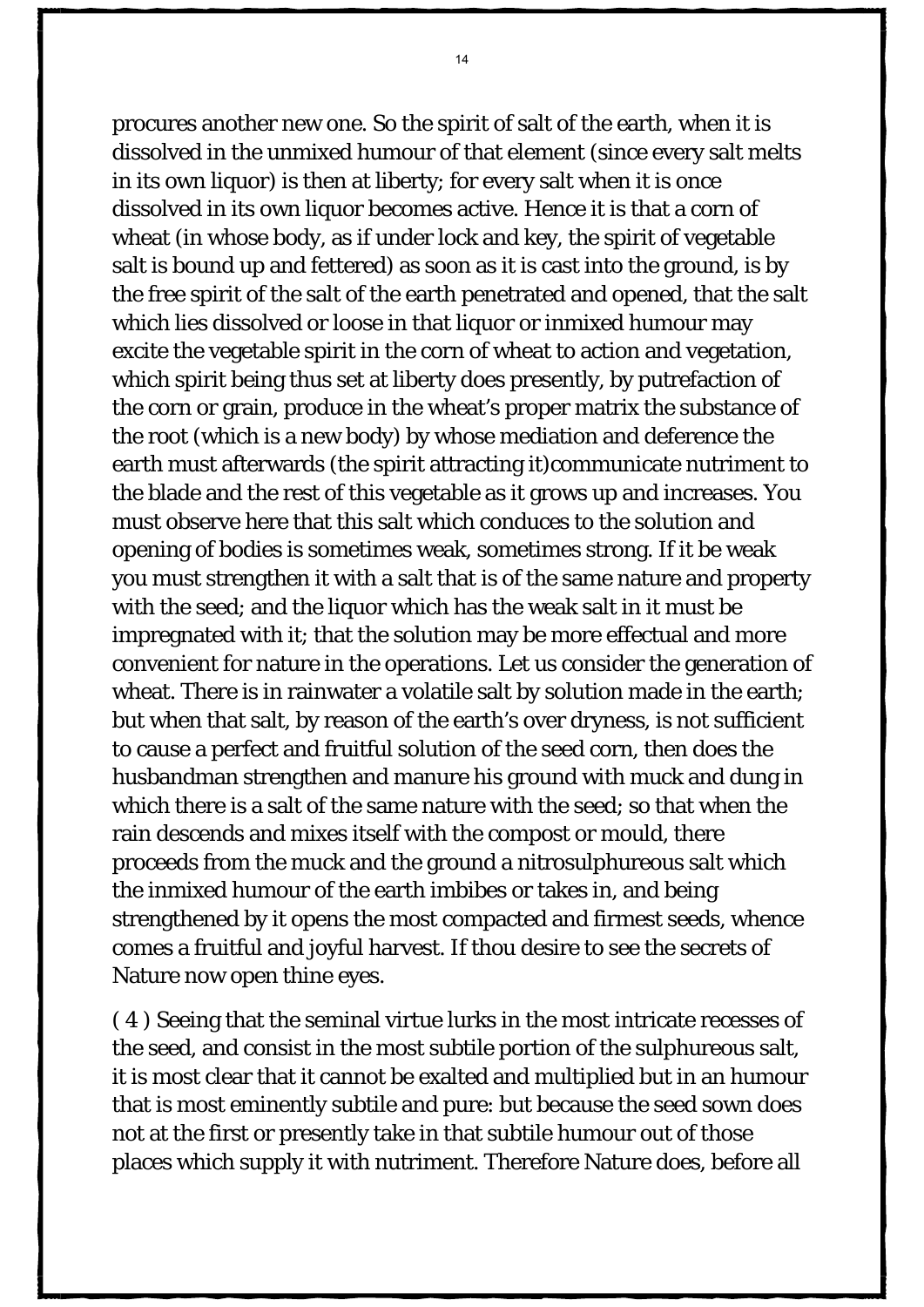things, take care first to produce and form those vessels in which that humour, taken afterwards out of the elements, is digested, rarified and most accurately purged, that out of the whole body when formed and perfected, she may contribute and produce the most pure seminal essence, for the conservation and the multiplication of that species which yields it; for which very reason provident Nature does, by the intervening of putrefaction, out of the seed sof herbs form first the roots, and out of the roots she does afterwards shoot forth the blade, driving it, in the growth, into several sections or joints. That the humour taken out of the soil in which the seed is sown may, at the first in the root and afterwards in the herb (when grown up and flourishing) be more and more digested, and drive the seminal virtue (through all the vessels and joints) from the very root to the uppermost top branches, where, in a matrix purposely formed for the reception of this seminal matter, a most perfect seed, and fit for the propagation of the same species, is (by the aid of the Sun heat maturing it) found and gathered. But it happens often times (and this you are concerned to know) that though Nature forms always these vessels and vehicular of the seminal progression, yet those bodies which are thus furnished, do not always yield seed; and this comes to pass because, in those bodies, the pores through which the spermatic virtue should be promoted and driven into their superficies and upper parts, are (before the seed is stirred, or can be produced) stopped up by external colds; or else by the predominant virtue of their innate fixed salt are so bound up and obstructed that the seed either cannot come to any effectual maturity and perfection, or else is wholly suppressed and shut up. An example of this we may manifestly see in the orange trees, which grow indeed in this climate as well as other plants, but in this cold region yield no fruits: Whereas in Italy and other places, which are their natural soil, they both yield and bring forth fruit to perfection. In the like manner gold and other metals which come to our hands can make no emission of their included seed, because their pores are, by the vigor and excellency of their innate fixed salt, so bound and shut up that they are wholly restrained from the effusion of seed; so that the seminal virtue in them is not at liberty to act and come forth; for which very reason the Philosophers who knew this and were willing to assist Nature, did with most happy success reduce Gold and the other metals into their first matter, that by this course they might open their pores, which by the super-eminent vigor and power of the innate fixed salt were shut up and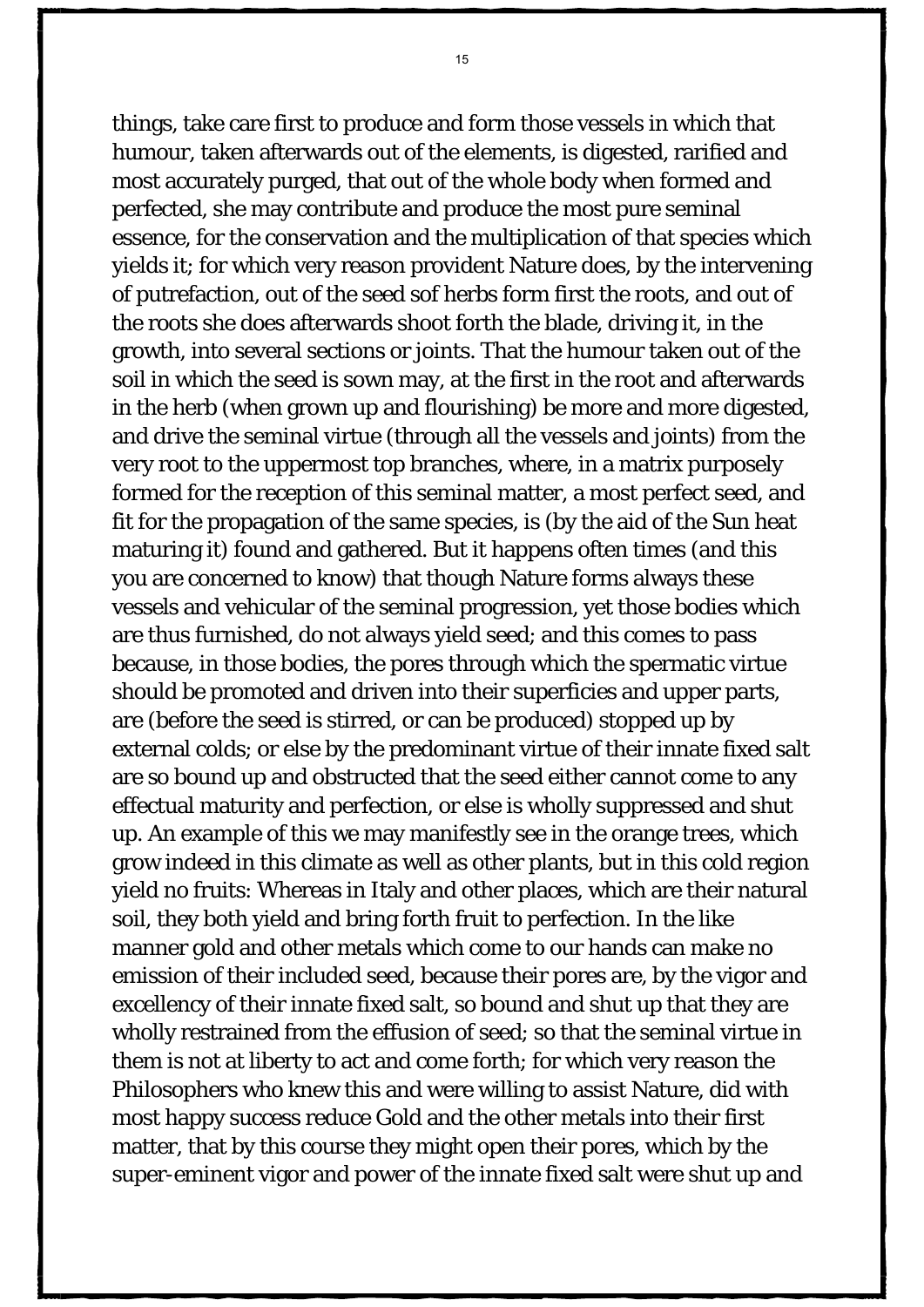locked, and so bring the metals to that pass and condition in which they might, with a marvelous increase and to their great benefit, yield seed and propagate: Not otherwise then when the orange trees in the Maurice garden at Cacels are all winter long cherished with an external artificial heat, which makes them put forth and bring their fruits to maturity. He that hath ears to hear let him hear.

#### **4**

The humour or liquor which serves for putrefaction must be proportionable to that body which is to be putrefied.

#### *Commentary*

The humour must then be proportioned both for quantity and receptivity. The humour is proportioned for quantity when so much of it is taken in by the body as is sufficient for its subtilisation. It is proportioned for receptivity or the manner of reception, when the humour is not suddenly and at once, but gently and by degrees, or by little and little, taken in and drunk up by the body or seed: For a sudden imbibation of the humour cannot so conveniently vivify the seed, but causes by its sudden and unequal penetration, that some parts of the body or seed are insufficiently opened or dissolved; hence it happens that Darnel does sometimes come up instead of corn. Therefore the Philosophers advise the sons of this science to irrigate, or moisten our earth by long delay and a frequent and wearisome attrition.

#### **5**

The heat which promotes this putrefaction must be so mild and temperate that the liquor in which the resolving salt lies may remain still in and about the matter, and not be laved or evaporated from it.

#### *Commentary*

This must be done for two reasons: first, because the body putrefying must receive life in this liquor: second, because such a gentle heat dissolves the salt in the liquor without violence and disperses it into the matter after a natural manner that the body may now conveniently putrefy; but if the liquor were agitated by an excessive heat the matter in it would be destroyed or spoiled so that it could neither be animated nor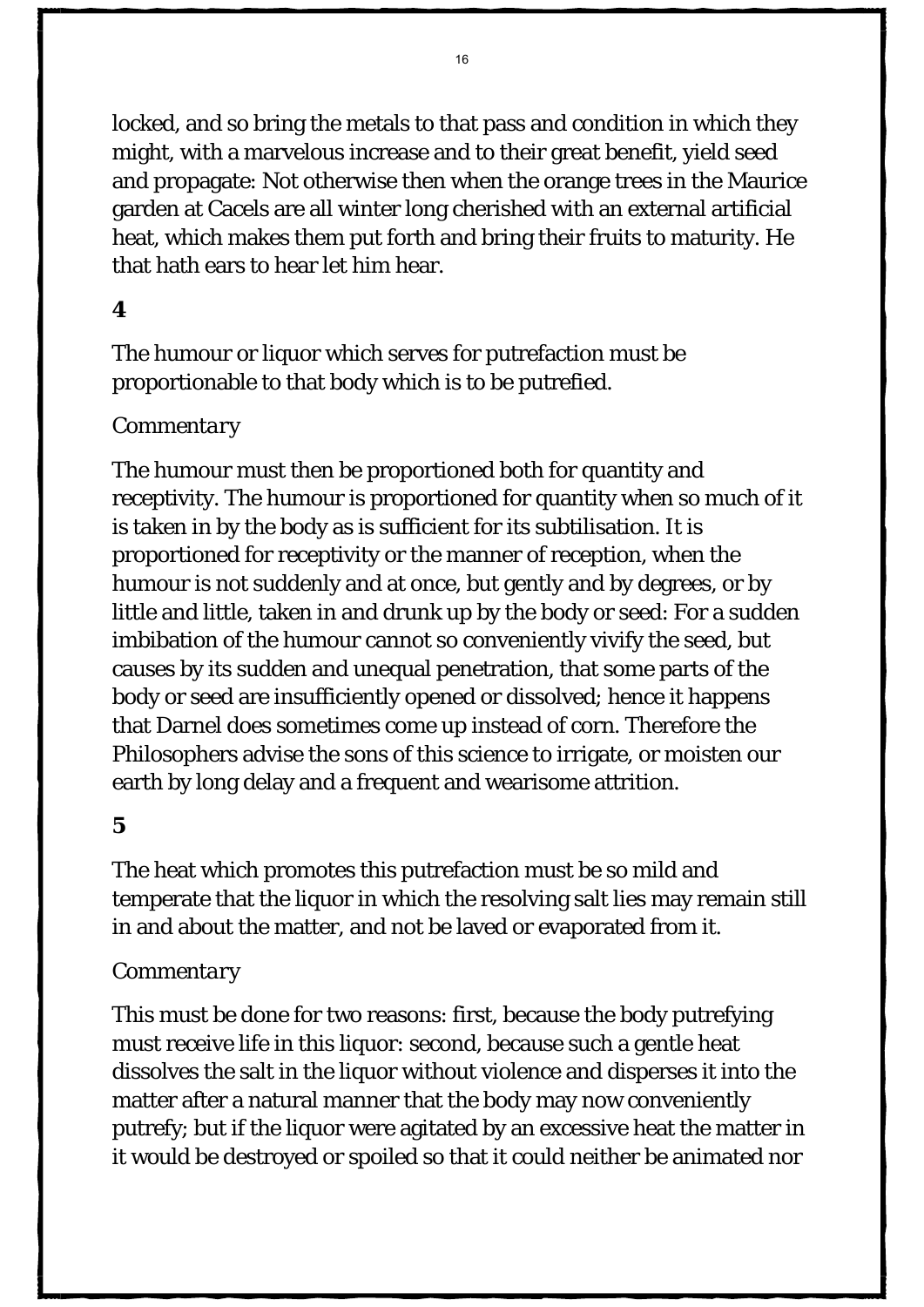receive such a putrefaction as is convenient for it, and therefore nothing (in this case) could be generated out of the matter. Listen to this Pamphilius! Thou that aims at the universal medicine.

#### **6**

The body putrefying must not be removed out of the matrix in which the putrefaction was begun until that which is intended be fully perfected.

#### *Commentary*

Therefore when we would out of our grain of corn get a whole ear we leave it in the earth until the appointed time of harvest, and then we find the ear ripe and carry it home. Seeds (says Avicen) should not be gathered until the harvest comes.

#### **7**

The more pure the matrix is, the thing generated is by so much the more perfect and sound.

#### *Commentary*

For the pure matrix (says Leschus) will yield pure fruit. Now the more pure any thing is it is so much the more perfect and durable in its kind: On the contrary the impure, it is so much the more imperfect and frail. Therefore an impure matrix, because it yields impure fruit, must necessarily also produce it weak, impermanent, and useless.

Which inconvenience being found in everything, wise men willing to assist nature, attempted to putrefy and heal the impure matrix, wherever they found it.

From these attempts spring a most wise and sure experience, which taught them all impurities and extraneous natures which hindered the generation or fostering of the birth in the matrix were either by a natural or else by an artificial assistance to be removed and taken away.

Now, when for the separation of subtile delitiscent impurities, or the removal of any weakness, Nature requires any help, this must be done by a judicious and discerning knowledge: But after separation, when these impurities are once excluded from the matrix and are only a hindrance to generation by their incumbrance and abode in place, then there is only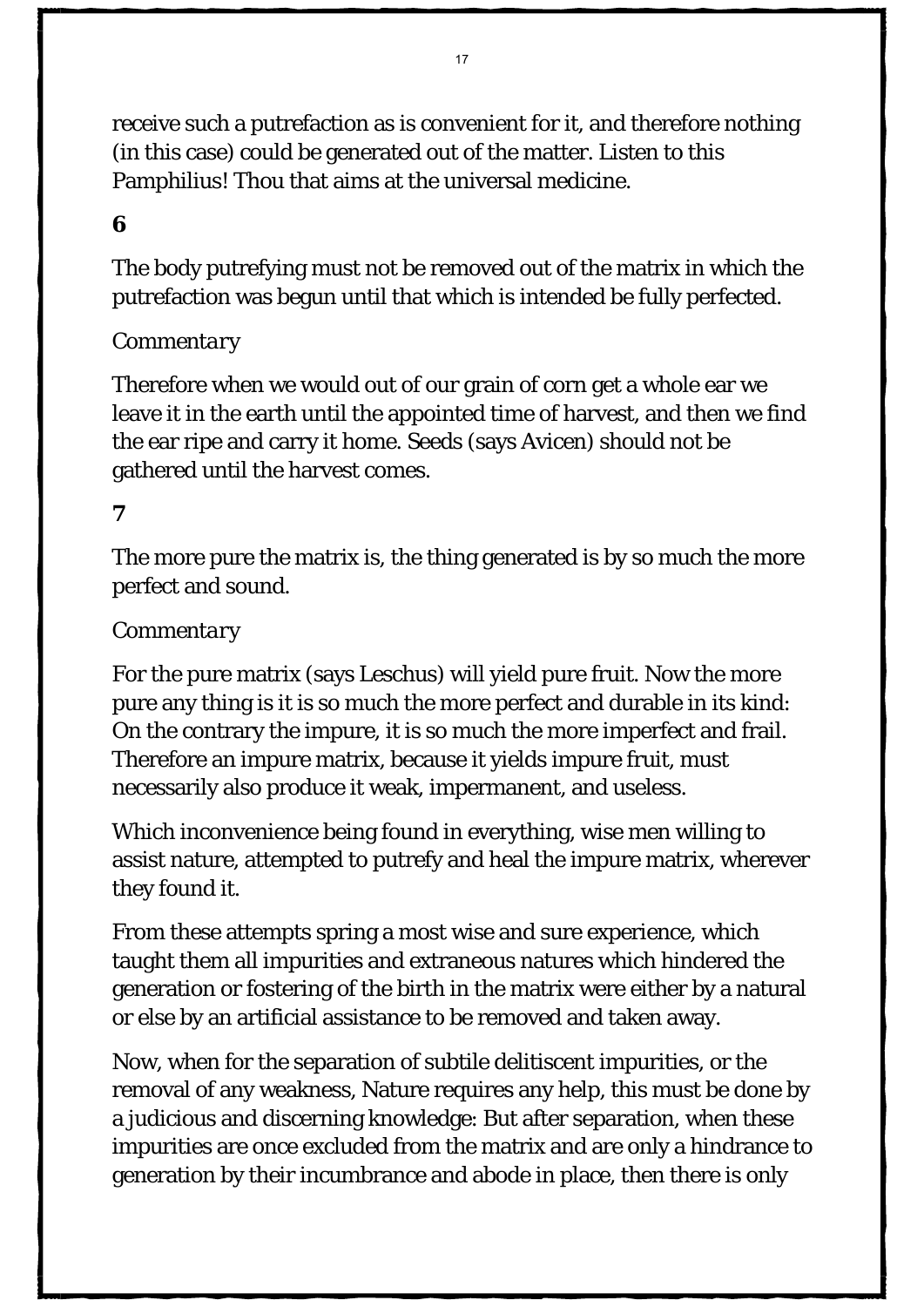required a manual operation as volution or ejection. We find a plain demonstration of this in the art of tillage or husbandry, where the infirm salt of the earth is by the sulphurous fat salt of the dung assisted and strengthened; but the stones and thistles which lie separated from the matrix and hinder its fertility only by their weight and incumbrance are, by mere handy work cast out and rooted up, that the matrix of the corn thus dressed may become and be called a fruitful field.

The same method do Philosophers use in their magistry and practice; for they do first purge their field or matrix, then they enrich or strengthen it with the Sulphur of nature: And lastly, cast in their seed, that it may be vivified and multiplied, and be turned into a most noble and effectual medicine.

#### **8**

That matrix is only convenient and adapted to generation which permits an easy entrance to the seed.

#### *Commentary*

This is to say, which receives it with ease and is no hindrance by its hardness or closeness to the entrance of the seed. Here you must know that when the matrix, by reason of hardness, is grown callous and impenetrable, it is then opened and rendered porous again by frequent agitation that it may be fitted for the conception of seed. So the husbandman do plough up first, then mattocks and afterwards harrow their green sward or untilled lands and beat every clod asunder, that by this rarefaction and dissolution, the earth may take and easily receive in the seed, and put it forth again with increase.

If thou desire to come by the secrets of God, and to use them rightly to his glory and the good of thy neighbor, then do thou, in this Philosophic task set before thine eyes the laborious and patient husbandman, and be sure to imitate him, then will God, without doubt, favor thy righteous attempts, and give that into thy possession which will perfectly satisfy all the longings of thy heart.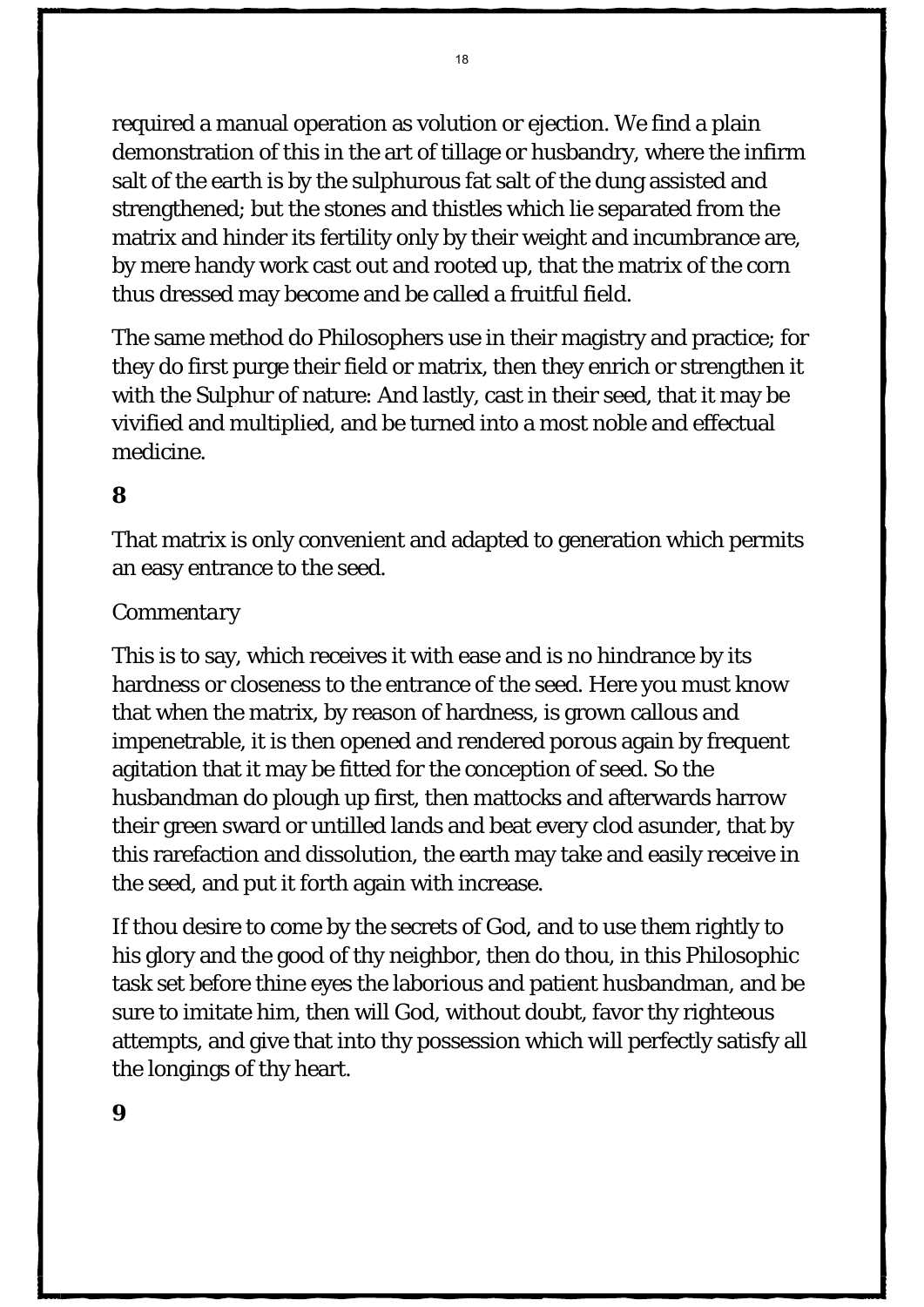Out of that Body which is either corrupted or destroyed by strange or extraneous natures; or whose spermatic vessels are by some violence maimed or cut off no seed can be had.

#### *Commentary*

It will be a very vain and unprofitable attempt for any to hope for issue or healthful seed by a man whose body and radical balsam is deprived or dried up by an excess of aromatic wines or hot water, or by some contagious disease. Eunuchs, because their genitals are cut off, cannot propagate their own species. Let the Sons of the Science know (says the most ingenious Leschus) that it is very fruitless work to look for that in dry twigs and lopped branches which can never be found but in the green and living.

#### **10**

That body which is preserved or sustains by one simple kind of nutriment is far more perfect and durable and yields more sound and perfect seeds than that which is nourished with many different kinds of nutriment.

#### *Commentary*

For the nearer anything is to unity it is so much the more durable; for in unity there is no division or discord, which is the cause of corruption, and where no corruption is there is a permanent integrity and conservation. Therefore that which is nearest to unity must needs keep better and endure longer than that which is more remote. Because there is in the one less discord and more durable anything is the seed it yields is by so much the more perfect and permanent.

[ The English edition of this work extends only thus far. The five following chapters have never been published in English. ]

#### **11**

How the Fountain of the Wise Men Becomes Lead

( 1 ) Nature uses nothing else for the generating of lead but our fountain, that is our mercuries.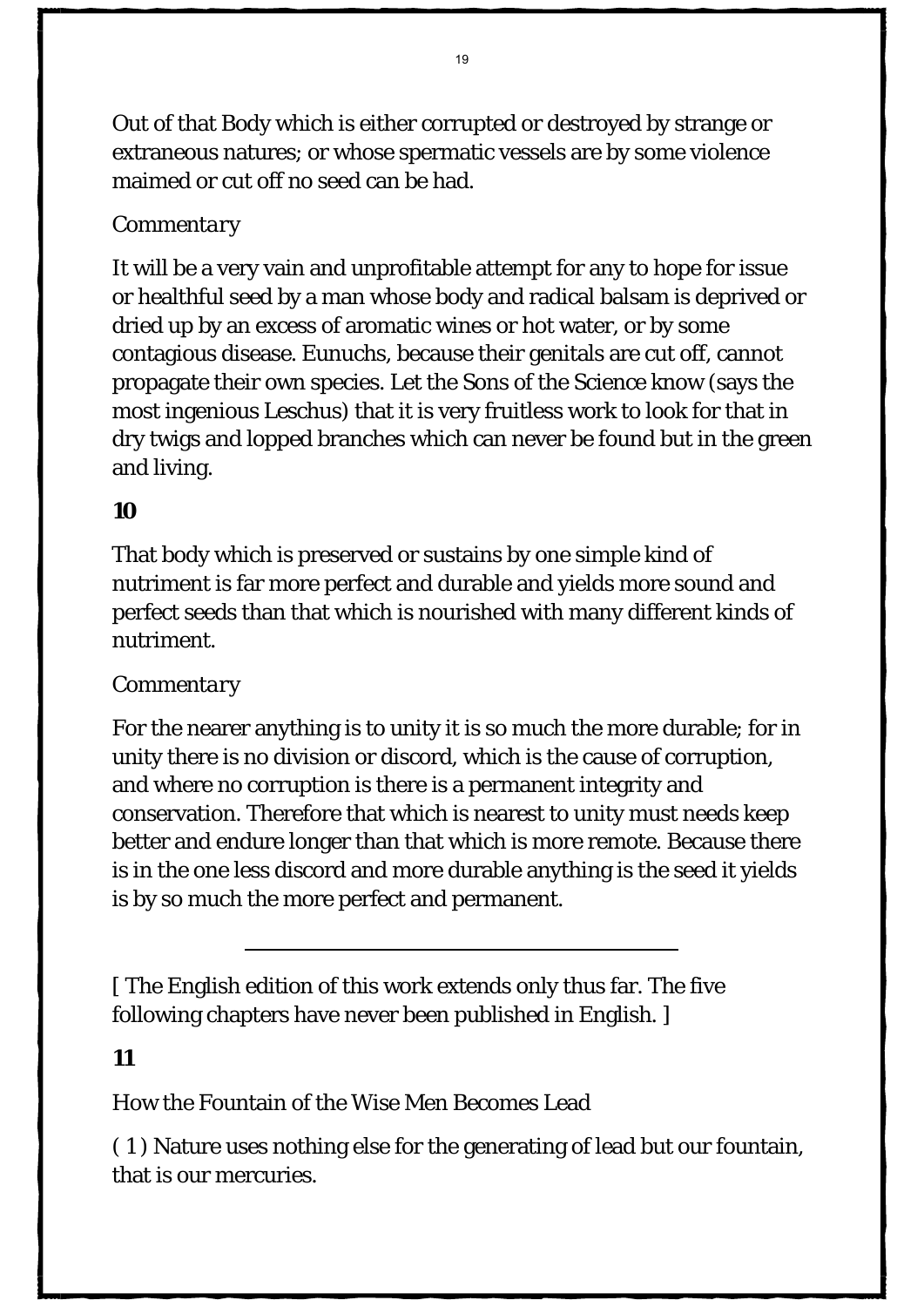( 2 ) Because she takes the full moisture of all the Elements, mixed with the heavenly vivifying Spirit of Light, and compound the same with all sort s of heterogenial, terrestrial and sulphureous moistures, and including them in the cavities of the earth, bakes them and digests the matter a long time.

( 3 ) When all is well united by purification or putrefaction, then she continues to bake it without separating the impure, until all is become a black glittering and heavy earth, out of which afterwards, with a small fire, lead is melted.

( 4 ) But his ore of lead is not the matter of the Stone of the Wise Men with which they transmute imperfect metals into Gold and Silver. Common lead has no such perfection that out of it should be prepared the white and red sulphur of the Wise Men, for in lead they are very raw and imperfect, which imperfection cannot be established but by the tincture itself.

( 5 ) Our Stone is prepared out of our fountain only, which differs very much from common lead, for our mercury is not common lead but the Father thereof.

( 6 ) And although our fountain or mercury often is called lead, yet the Wise Men always understood thereby our fountain out of which alone our elixir is prepared; because our Saturn or fountain, when it has dissolved its magnesia or earth out of which it issued, and is again coagulated together by a small fire, becomes a black heavy earth, which compound is then called the lead of the Wise Men.

( 7 ) He that can make the lead unto him the whole Art is open, for in it lies hid the Gold and Silver of the Wise Men; that is the white and red sulphur tinging all imperfect metals either into Gold or Silver.

( 8 ) Of this lead or Saturn the poets have written much, telling us that Saturn devours all his children, etc. Note this. His Sulphur consumes all that is hid in the matter enclosed in its belly, digests and concocts it to its ripeness.

( 9 ) But Jupiter, observing this, with sharp scythe cuts off the stones of his father Saturn and throws them into the sea, because the white sulphur, which in the operation appears after blackness, abolishes by his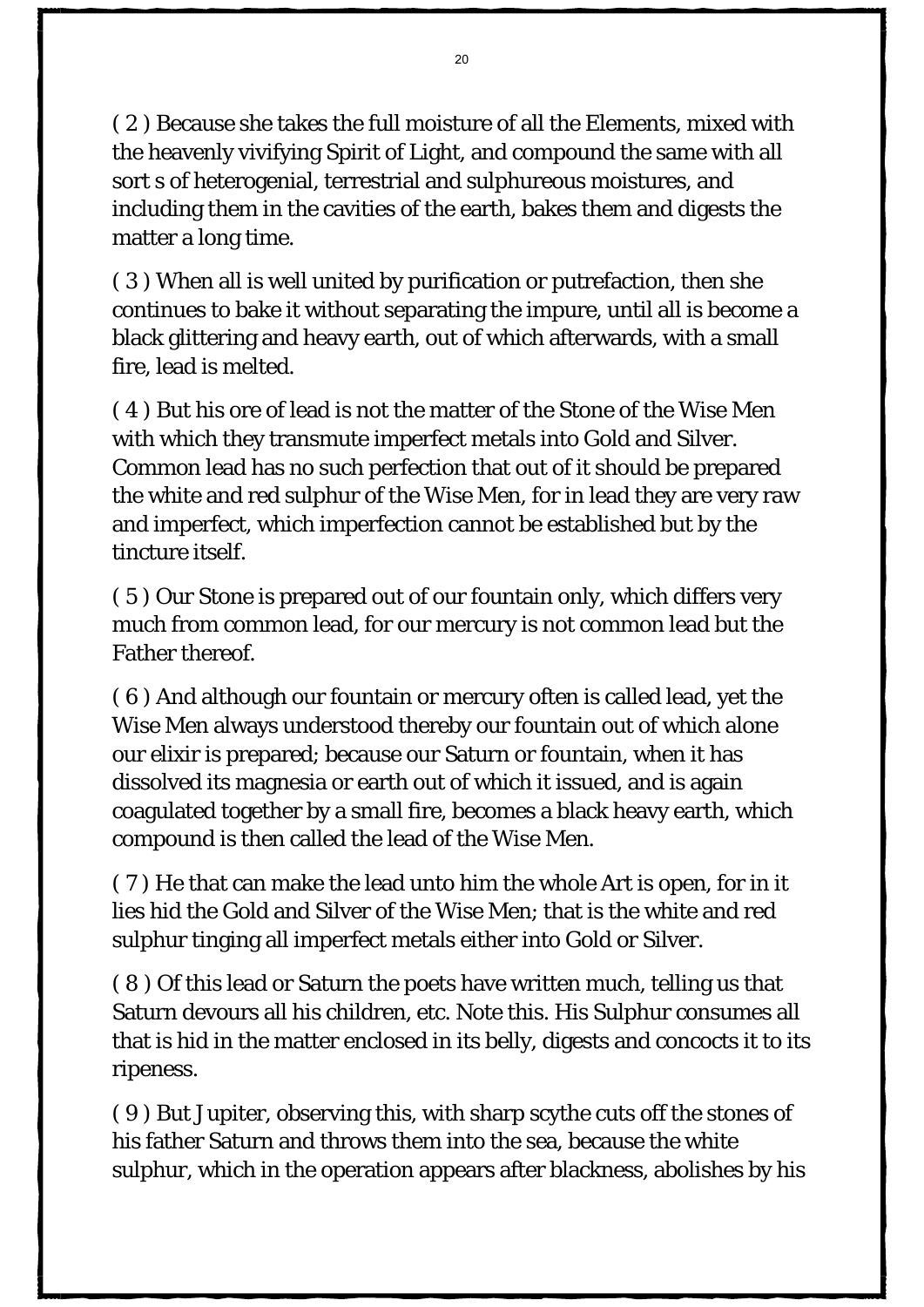piercing power, which is here called the scythe, the strong power of the black sulphur called Saturn and throws the same into the sea. That black sulphur comes to be dissolved and changed into a sea, out of which the fair Venus is generated which is the green color.

( 10 ) Saturn endeavors to devour Jupiter or the white sulphur, but instead of him he swallows a stone which was laid before him, which he spews up again upon the mount of Helicon. There the same was erected as a monument for mortals.

( 11 ) Also our Saturn endeavors to devour the white color that appears after blackness, but the same is changed into a stone. For though Saturn devours the stone yet by continual concoction it is cast up again.

( 12 ) Our thus dissolved matter is coagulated into the stone of the Wise men, which isto dissolved again, and in this manner Saturn always devours a stone instead of Jupiter, which he spews up upon Helicon, until at length it becomes our blessed Stone which is dedicated to Wisdom.

( 13 ) Out of this our Jupiter and Latona are born Apollo and Diana. This is the last and perfect coction, in which the white and red sulphurs, that is Apollo and Diana, acquire their plusquam perfection.

( 14 ) Hence we see that our Saturn or lead is the father of all the gods, for from himcome all the metals.

#### **12**

How the Fountain of the Wise Men becomes Quicksilver

#### *Commentary*

(1 ) Between our fountain and common quicksilver there is so great a sympathy. Yea such an one that by many they are counted to be but one thing. But they err, because our fountain is the Father of quicksilver and therefore differs much from common quicksilver.

( 2 ) Our fountain generates and makes alive all things. Common quicksilver destroys, corrupts and kills all.

( 3 ) Our fountain is fiery and hot. Common mercury is moist and cold.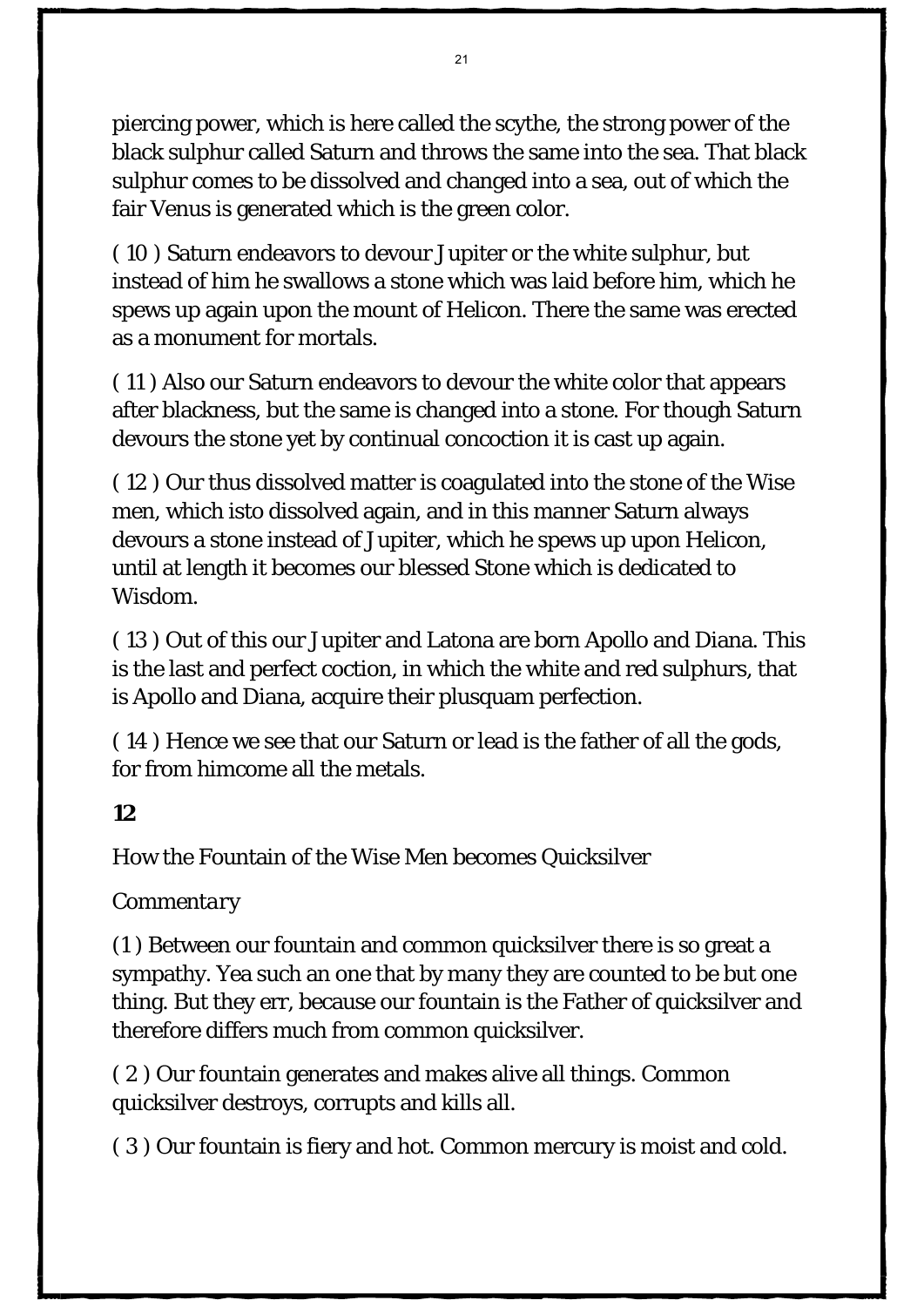( 4 ) Our fountain is changed by a small distillation into a spirit a fixed body, but common mercury is a mere spirit and cannot be changed into a watery spirit, but rises corporeally without alteration.

( 5 )The extracted spirit of our fountain is fiery, sharp, penetrating and subtile, so that it can dissolve and kill all metals; but the common quicksilver cannot be made into a spirit, neither can it dissolve and kill metals: It hides them in its belly, but by a small fire it leaves them again unchanged.

( 6 ) Our Fountain dissolves, coagulates, and makes itself, without addition of any thing: None of which can common mercury do, neither can it be coagulated without addition of other species.

( 7 ) Our fountain has within it a fixed salt white and red. Yea it is all salt and issues out of a saltish cavity; but the common mercury is nothing but a running metal, and if we will make salt out of it we must putrefy and kill it.

( 8 ) Our fountain is potentially Gold and Silver, which by coction may be got out of it, which cannot be got out of common quicksilver.

( 9 ) Our fountain becomes by mere coction, without and addition, the Elixir of the Wise Men, but this cannot be expected of common mercury.

( 10 ) In our fountain are all metals potentially; because it is the seed out of which the common metals, yea quicksilver itself grows, which cannot be said of common quicksilver.

( 11 ) Our fountain in earth all sorts of stones, noble and ignoble, which common mercury cannot do.

( 12 ) Nature mixes earth with our fountain a very subtile and clean body, and includes them in the cavities of the earth, bakes and digests it like other metals until it becomes a dark, red, glittering earth, which is called the mineral or natural cinnabar, which is distilled by a small fire into running quicksilver.

( 13 ) Yea there are vapours sublimed out of the mercurial mineral or ore of cinnabar, which in cold places run together again and become mercury.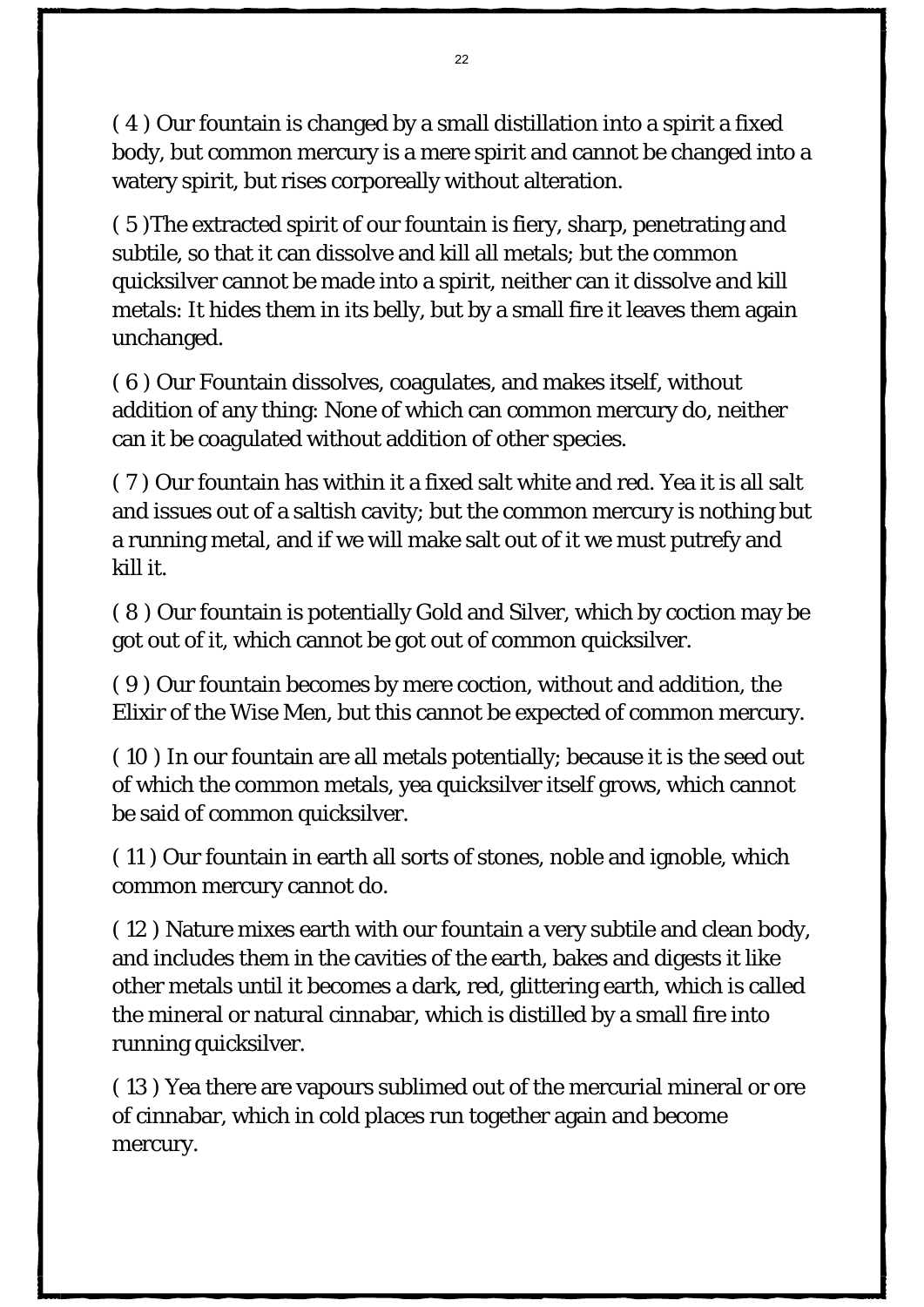( 14 ) Thus in many places mercury is found upon the superficies of the earth which have been sublimed out of its hidden minera, and by the coldness of the night and of the heavenly dew gathered together and made running.

#### **13**

How Our Fountain becomes known or manifested to the Wise Men.

#### *Commentary*

( 1 ) Our fountain must be prepared out of two saline substances, yet of one root, otherwise it is impossible that it pass or be acknowledged for ours.

( 2 ) These two slain substances yield by a small fire a very fiery spirit which has innumerable names.

( 3 ) When this spirit is drawn off from them they remain as dead earth behind, because they have lost their spirit by distillation.

( 4 ) But if we give the dead earth its spirit again it becomes, by a soft fire, dissolved again and a blood red liquor, which by coction becomes redder and redder, then black, and at last thick and fat.

( 5 ) The dead earth, before it is joined again with its spirit has also many names from the Wise Men, as may be seen in their writings.

( 6 ) When this spirit by due coction is once united with its body they can never be separated again.

( 7 ) Because by continued decoction they become fixt and abiding in the fire, and although they flow in the fire yet they fume not away.

( 8 ) Thus our matter has a twofold name, yet it comes from one root.

( 9 ) It is mineral and Nature has given it a mineral form, but left the same imperfect: it flows easily: It is compounded of volatile and fixed, and when they are united they purify, and then they become perfect.

( 10 ) In this operation they become all sorts of colors as black, white, red. After redness they change no more.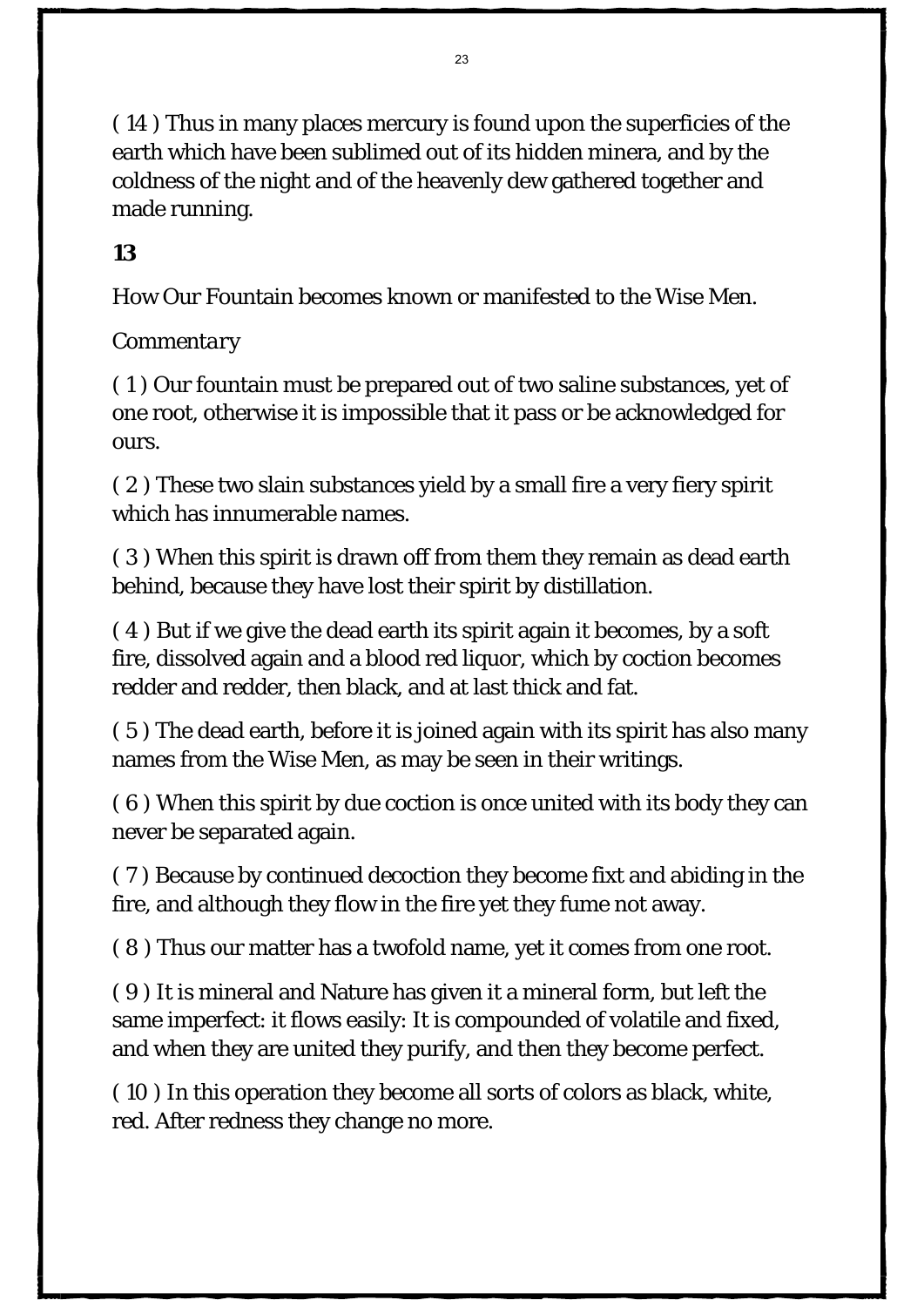( 11 ) This matter after having received perfect whiteness, perfect redness and fixation, tinges all imperfect metals into the best Silver and Gold.

( 12 ) By this time our fountain is made manifest, unto which we must add that the volatile part thereof is of a very sour taste, penetrating nature, and sharp quality.

#### **14**

Whether Our Fountain to Come to its Perfection Stands in Need of Common Gold and Silver?

#### *Commentary*

( 1 ) Our Fountain cannot come to its perfection without Gold and Silver, but this Sub and Moon are not common Su and Moon, but something else not strange to our Fountain neither against it.

( 2 ) Because that Su and Moon which contributes to the perfection of our fountain and is first part thereof, of a double nature, white and red, the white is called Silver and the red Gold.

( 3 ) Hence it appears to be very true our fountain cannot be brought to perfection without Silver and Gold, for Gold and Silver are the fixt and permanent part thereof, which can, shall and must fix the volatile.

( 4 ) It is of that of which is sung: "By Art dissolve the fixt and after let it fly; And fix the Volatile that not it rise high".

( 5 ) It is the Gold which must be dissolved and changed into a spirit by its own spirit.

( 6 ) We cannot say so of common Gold, for where must we get the spirit of common Sol and with the same dissolve it and change it into a spirit. This is also to be understood of common Silver.

( 7 ) Therefore when we speak of Gold and Silver we always understand which are in our fountain and are innate in it.

( 8 ) The spirit of the heavenly sun, when untied with the fat moisture of the elements, by his heat fixes and coagulates, and produces a peculiar salt which appropriates to itself the virtues and qualities of the heavenly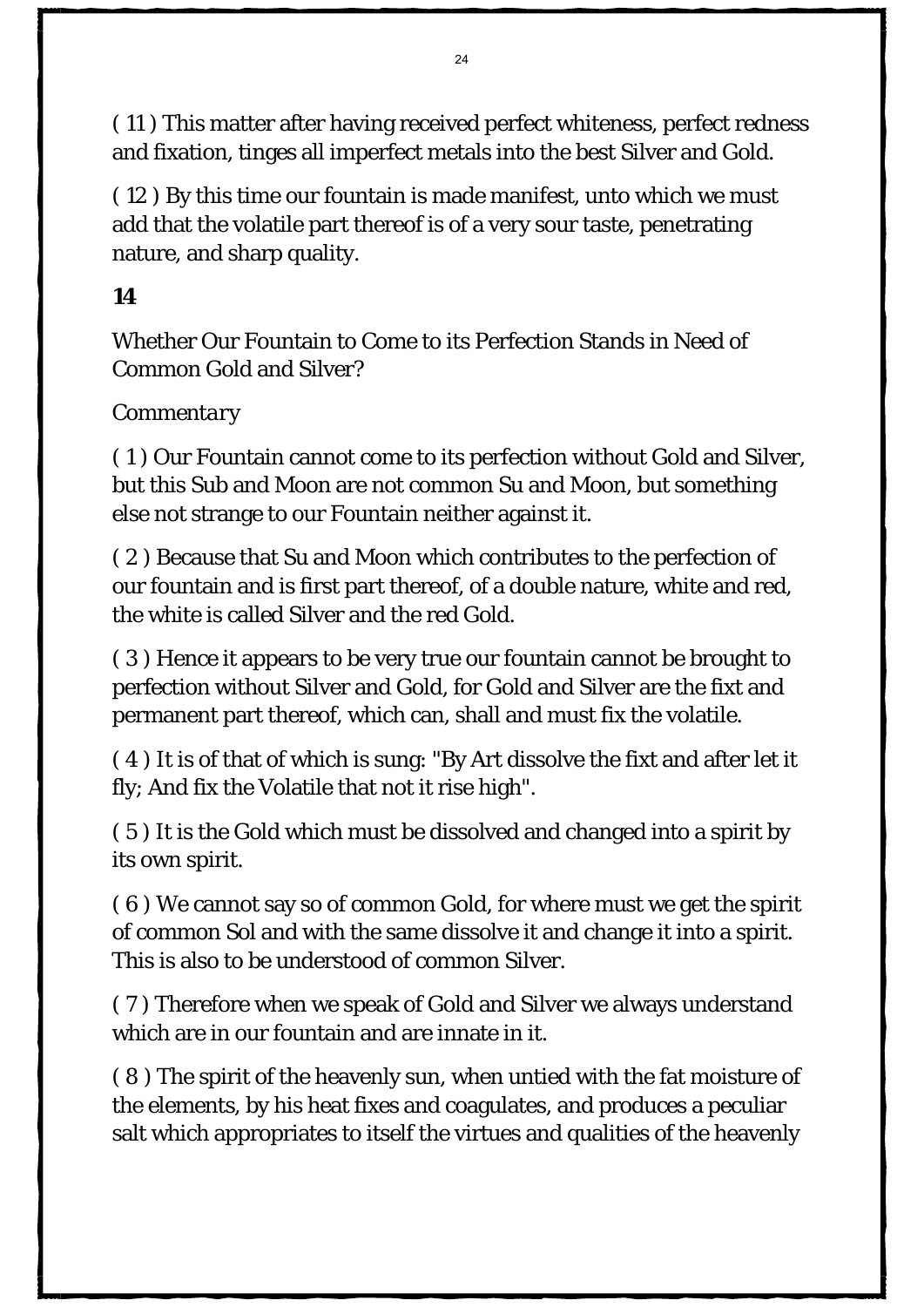light and strives to become like its father. Hence the Wise Men have Gold, whereas in truth it is salt and has the nature of salt.

( 9 ) And yet it is but one and not a twofold salt, as if one should be Sol and the other Luna: No, it is only one salt, called either Sol or Luna after a different manner.

( 10 ) And yet it is but one and a twofold salt, as if one should be Sol and the other Luna: No, it is only one salt, called either Sol or Luna after a different manner.

( 11 ) When our salt has acquired the highest whiteness then we call it Luna, but when it comes to the highest redness then we call it Sol. Our fountain cannot subsist without this Sol or Luna, and what we say cannot be applied to common Sol and Luna.

( 12 ) And although the Wise Men want some common Gold in the fermentation of their Stone, that the same may be determinated to transmute imperfect metals into Sol, it does not therefore follow that common Sol should make perfect our Stone.

( 13 ) On the contrary our Stone rather makes perfect common Sol and Luna, because the most perfect Sol is imperfect and unfruitful without our Stone. But when it comes to be united to our Stone it becomes alive and fruitful and can communicate part of its perfection to other metals.

( 14 ) Many busy themselves in endeavors to dissolve common Gold and bring it into a true essence but in vain. It is a labour not worth once thinking on.

( 15 ) There is another solution which is true and natural, which is performed by itself, because the solvent and that which is to be dissolved in it are both of one substance. Therefore are they radically dissolved.

( 16 ) We must look after this solution and not the common, because our solvent, our Sol, and our Luna, although they seem to be together yet are but one thing and are in one substance.

( 17 ) This a fool cannot understand: As soon as he hears this he falls into errors, not only in what concerns the preparation of the matter but also in the administration of the fire, making of the oven, making of the furnace, closing the vessels and the determination of the weight.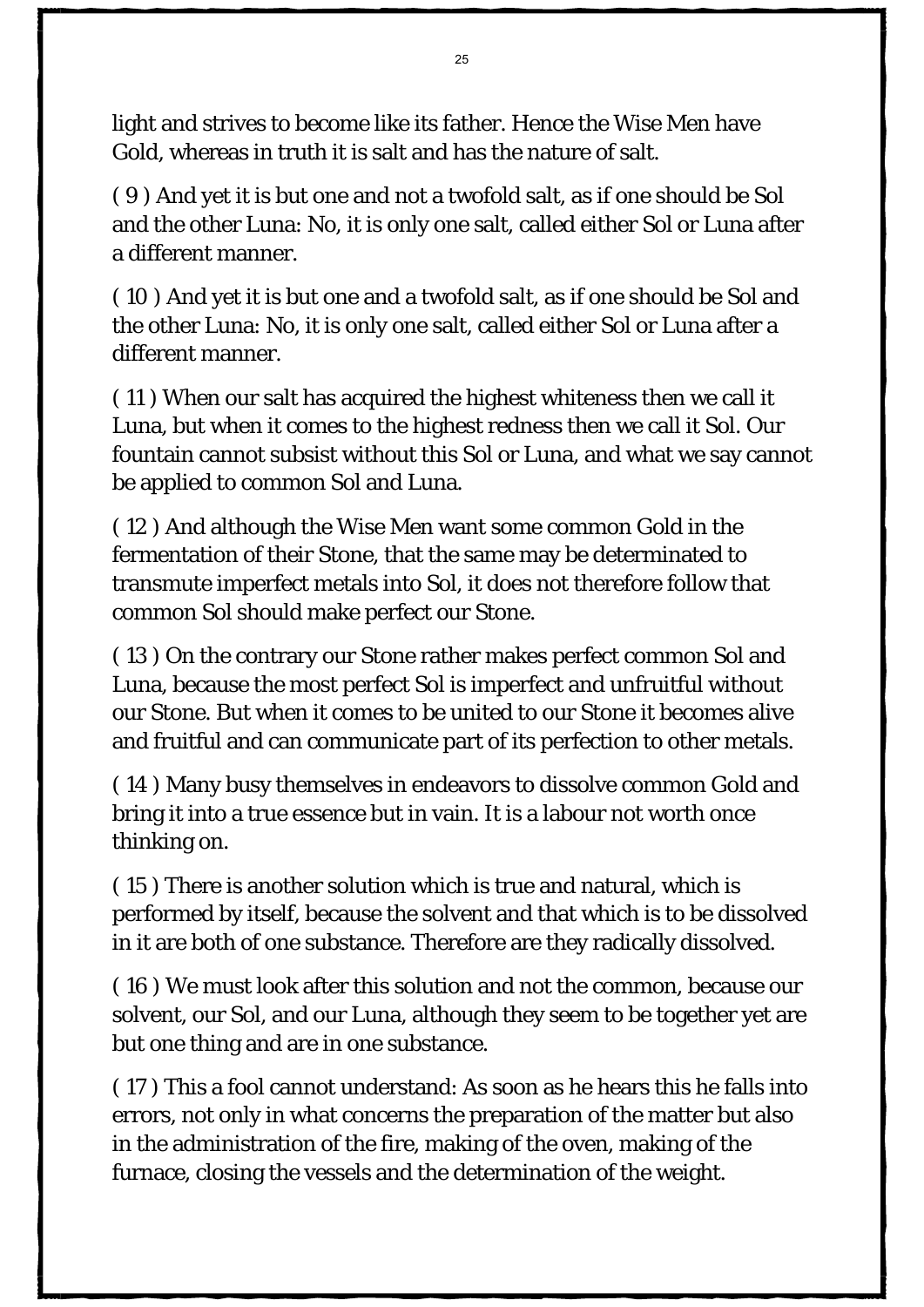( 18 ) The powerful virtue and operation of the light in our matter is our weight. He that does not know and understand this must certainly err.

#### **15**

How Much Our Fountain wants of its Gold and Silver to come to its Perfection

#### *Commentary*

( 1 ) Nature has no weight in the generation of metals, because it has but one only matter wherein it works.

( 2 ) But in making our fountain every one is admonished to take of the weight because our fountain consists of two matters, one being the male, the other the female, in whose conjunction we must needs trouble ourselves about the weight. In joining make and female together this our fountain is borne.

( 3 ) But every weight will not serve in this work, but only that which has its due determination.

( 4 ) Know therefore that equal parts of both these matters are to be taken in the celebration of our first marriage, but in the second marriage in which the volatile is joined with the fixed the weight must be otherwise considered.

( 5 ) For the fixed part must be dissolved by the volatile and turned into water: Hence there must be more of the volatile than of the fixt in this solution and conjunction.

( 6 ) Some take ten parts of the volatile tone part of the fixt, some seven, some but three. It suffices that so much of the volatile water be taken as the solution of the fixt part requires.

( 7 ) Much water dissolves quickly, but then the coagulation which follows takes the longer; on which the ignorant, not knowing the nature of this work, fall into desperation when they perceive that the work does not coagulate in due time.

( 8 ) I have taken much water, but then after dissolution the superfluous is abstracted again, and God has blessed my work richly.